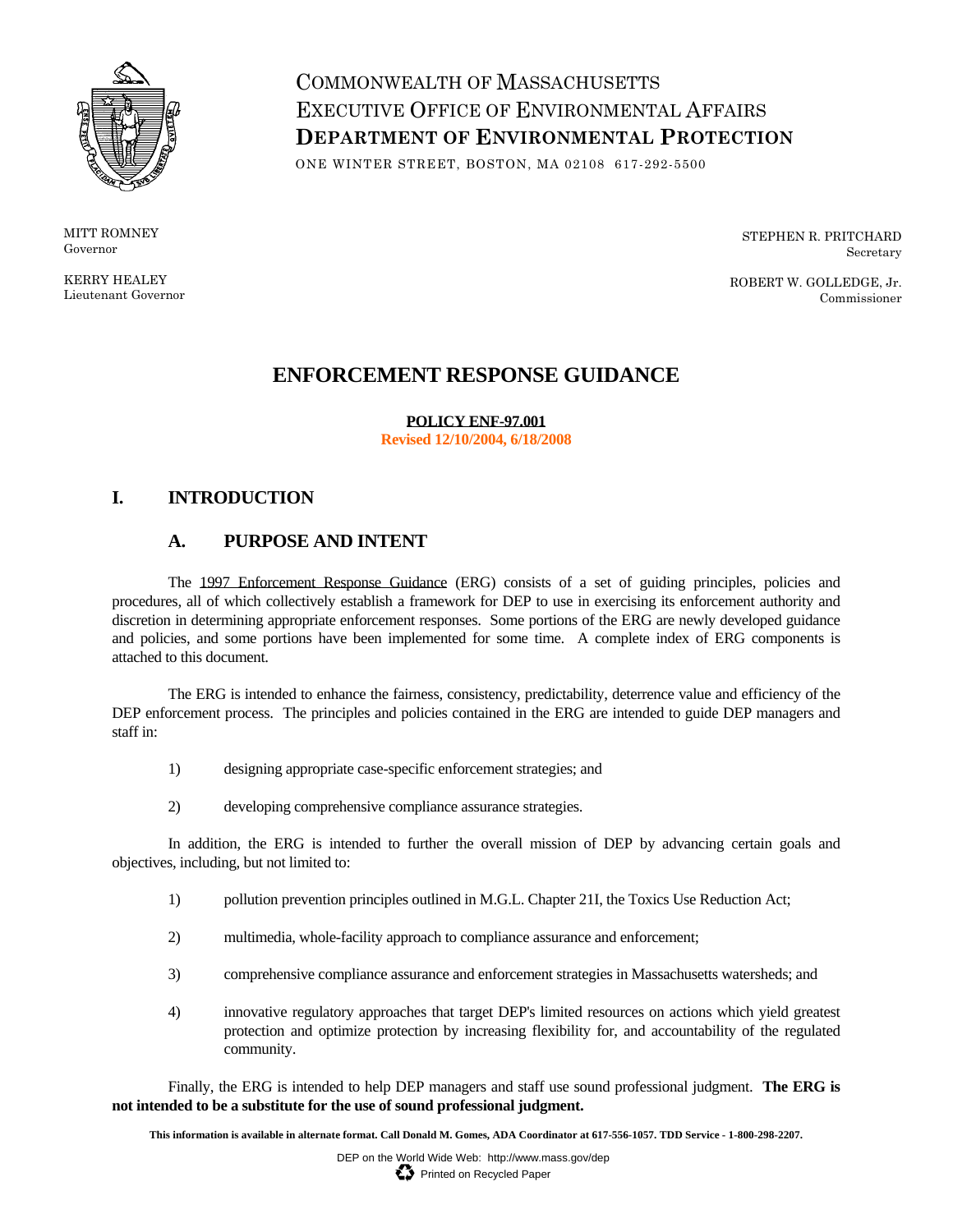### **B. RELATIONSHIP TO OTHER AGENCY GUIDANCE AND POLICY**

### **The ERG is effective on April 26, 1997, and on that date supersedes the 1986 Comprehensive DEQE Enforcement Policies and Guidelines.**

 To the extent that components of the ERG are not inconsistent, all components should be read in conjunction with one another, and, collectively, define the DEP enforcement program.

If a regulated entity is deemed eligible for consideration under one of the policies set forth in ERG Section IV.(A-G), the regulated entity may not receive additional penalty mitigation for satisfying conditions under other mitigation policies for the same violations, unless explicitly permitted within the terms of the policies.

 The ERG **applies to all enforcement actions** taken under the authority of all Massachusetts environmental statutes and regulations administered by DEP, and all Federal environmental statutes and regulations delegated to Massachusetts and administered by DEP, **except** where a case:

- 1) falls within a category explicitly exempt pursuant to a comprehensive compliance assurance initiative approved by the Commissioner after review by the Office of Enforcement, General Counsel, and Deputy Commissioners for Operations and Policy and Planning; (12/10/04 changes)
- 2) is subject to a program statute or regulation that requires a result at variance with the ERG, in which case that statute or regulation shall govern; or
- 3) applies enforcement actions unique to M.G.L. Chapter 21E, as that term is defined in ERG Section II (except where the ERG specifically refers to such actions).

 The ERG also applies to all enforcement cases pending as of the effective date of this policy in which DEP has not reached agreement in principle with the regulated entity on the specific terms of a resolution. The ERG also applies to all enforcement cases commenced after the effective date of this policy.

 and must be approved by the Regional Director, or Assistant Commissioner for cases in which the lead is in Boston, There may be exceptional cases not adequately addressed by the ERG. In those cases a decision to act at variance with the ERG should be discussed in advance with the appropriate Regional Enforcement Review Committee, provided, that said deviations from the ERG shall be reported quarterly to the Enforcement of Enforcement.

# **C. LEGAL EFFECT**

The guidance, policies and procedures set forth in the ERG do not constitute final agency action, and are intended solely as guidance for DEP employees in the exercise of enforcement authority. The ERG is not to be relied upon to create rights, duties, obligations, or defenses, implied or otherwise, enforceable at law or in equity, by any person in litigation with DEP. This guidance is not intended to, nor does it, constitute "regulations" as that term is used in M.G.L. Chapter 30A. DEP reserves the right to act at variance with this guidance, and to change the guidance and procedures, at any time without public notice.

In general, the following laws and regulations will govern the release of disclosures made pursuant to any provisions and policies within the ERG: M.G.L. Chapter 4, Section 7; M.G.L. Chapter 66, Section 10; 310 CMR 3.00; and 950 CMR 32.00. Any material claimed to be confidential will be treated in accordance with 310 CMR 3.00.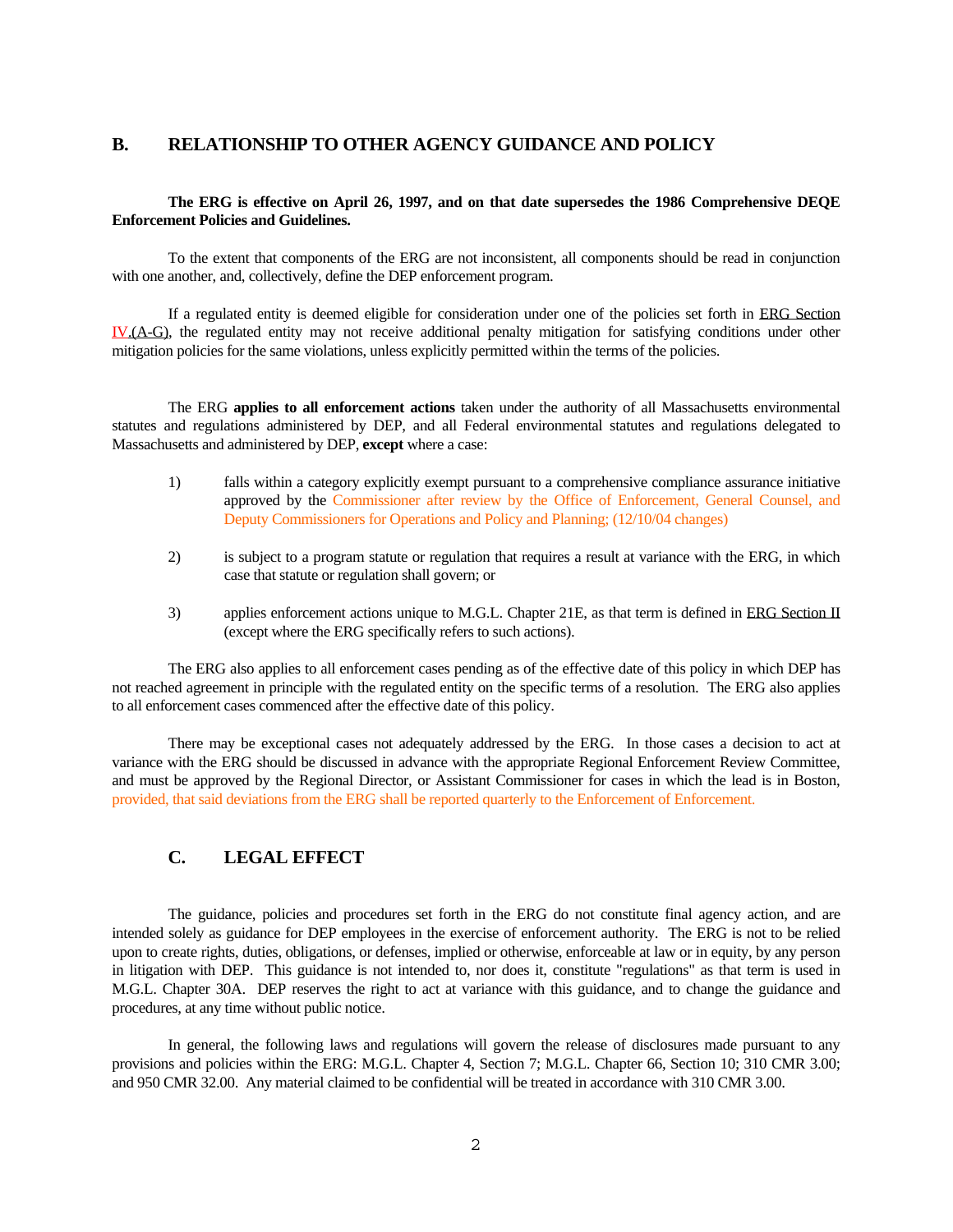# **II. DEFINITIONS**

For the purposes of this guidance and the policies incorporated within, the following definitions apply. Some terms or concepts defined below may also be described more fully within other relevant sections of the ERG.

 Consent orders negotiated pursuant to M.G.L. Chapter 21E may not always allege noncompliance, but instead may specify details of cleanup actions and a schedule for completion.**]** "Administrative consent order" **(also known as "consent order")** means an administrative order that is **agreed to** in writing by the regulated entity against whom noncompliance is alleged or who may be obligated to comply with a statute or a regulation, and **is thus not subject to administrative appeal**. A consent order may be negotiated and executed either in advance of an administrative order being issued unilaterally, or in settlement of an appeal following the issuance of an administrative order. In all other respects, a consent order is the same as an administrative order. **[NOTE:** 

 "Administrative order" **(also known as "unilateral order" or "order")** means a document, **generally subject to appeal**, issued by DEP to one or more regulated entities, that:

- 1) specifies a requirement(s) with which the regulated entity failed to comply;
- 2) specifies an occasion(s) on which the alleged noncompliance was discovered;
- 3) requires the regulated entity to take appropriate response action to achieve and/or maintain compliance with statutory or regulatory requirements by a specific date or dates.

 **[NOTE:** An Order of Conditions issued pursuant to M.G.L. Chapter 131, Section 40 is an approval, not an administrative order. In addition, this definition does not include orders issued pursuant to Chapter 21E, Section 10(b).**]** 

"Alternative payment plan" refers generally to several methods that DEP may use to collect payment of an administrative penalty as an alternative to one lump sum payment of the penalty. The **preferred method of collection** is payment of one lump sum. However, if a regulated entity demonstrates financial hardship, DEP may consider an alternative payment plan in order to obtain full compliance and as much of the prescribed penalty as possible. Any agreement enabling payment through an alternative method must be contained in a consent order. The alternative payment plan options, **in order of preference**, include, but may not be limited to the following:

- 1) Installment payment plan may be used to obtain full payment of a prescribed penalty by allowing a regulated entity to **pay the penalty in periodic installments over the course of one year** from the effective date of the consent order (e.g., an \$8,000 penalty is paid in four installments of \$2,000, each installment being due on the 1st of each month over a four month period).
- 2) Delayed payment plan may be used to obtain full payment of a prescribed penalty by allowing a regulated entity to **delay payment of one lump sum for a period of time not to exceed one year**  from the effective date of the consent order (e.g., regulated entity must pay full \$10,000 penalty within 90 days following effective date of consent order).

 alternative payment option. However, a regulated entity's agreement to perform a SEP may be considered evidence of **[NOTE:** In addition, a **suspended penalty** may be considered as an alternative payment option. However, a **stipulated penalty** is **not** considered an alternative payment option. (See definitions of "suspended penalty" and "stipulated penalty" below.) In addition, performance of a Supplemental Environmental Project (SEP) is not considered an good faith, and thus be used to mitigate a penalty. (Refer to: DEP Interim Policy on Supplemental Environmental Projects (POLICY ENF-97.005).)

"Approval" means any permit, license, certificate, formal determination, registration, variance, statement,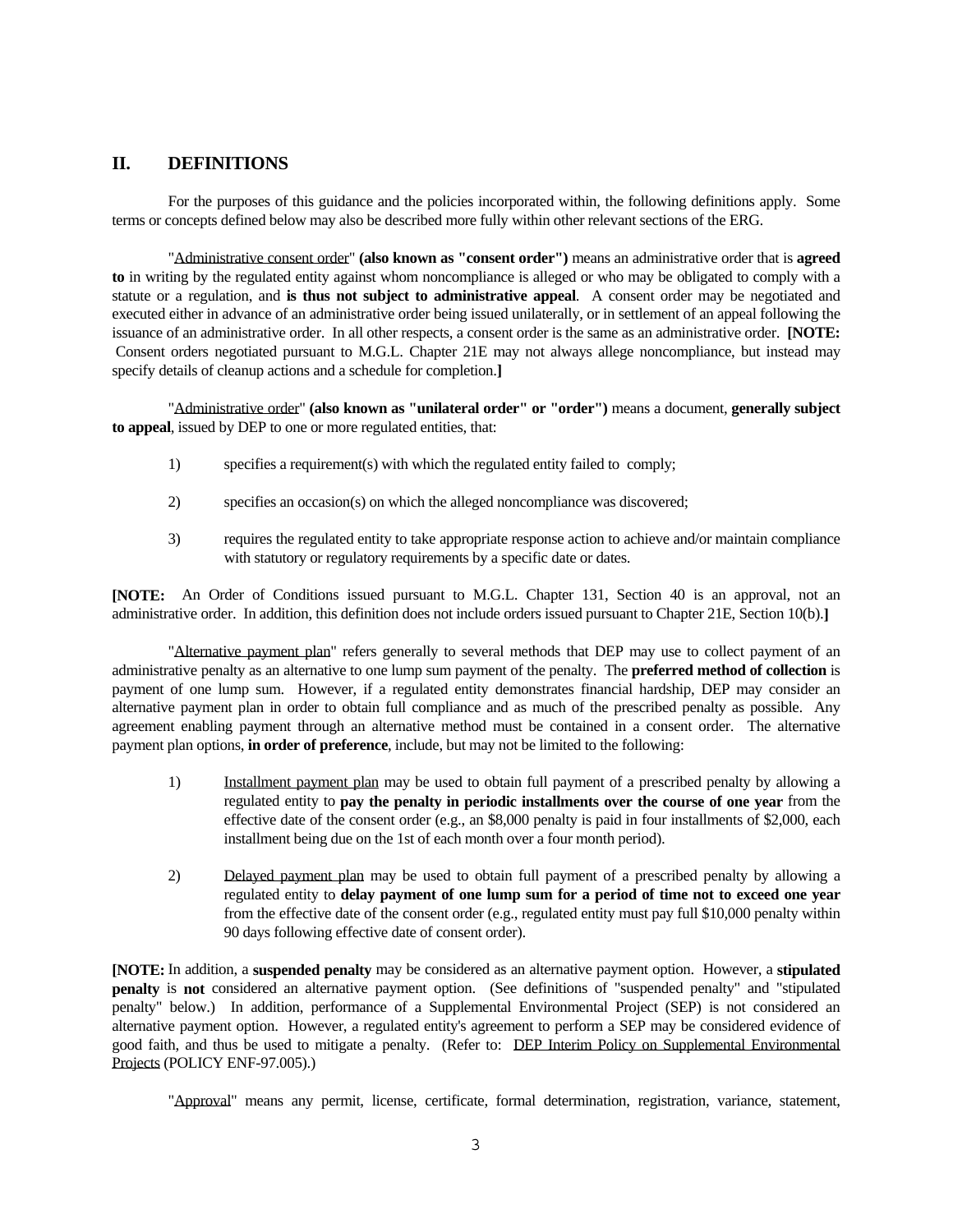divisions, pursuant to any statute or by regulation or order of DEP. **[NOTE:** The term "notification" within this opinion, notification, plan or other approval, or other form of permission issued by or required by DEP or any of it definition does not include notifications of releases or threats of release of oil/hazardous materials pursuant to M.G.L. Chapter 21E.**]** 

"Billing and Accounts Receivable Subsystem" **(BARS)** refers to a subsystem of the Massachusetts Management Accounting and Reporting System **(MMARS)** which is used by DEP and the Comptroller's Office to bill, track and collect payment of fees and administrative penalty money due the Commonwealth.

"Calculation Guidance" refers to the DEP Guidelines for Calculating Administrative Penalties (POLICY ENF-90.001).

"Case Screening Committee" **(CSC)** is an internal review group, consisting of representatives from DEP, the Environmental Strike Force and Office of the Attorney General, which meets regularly to review and strategize specific enforcement cases for appropriateness and consistency of enforcement response, including whether judicial prosecution may be appropriate.

 result of enforcement actions. **[NOTE:** Compliance assistance is defined here for use in the DEP Interim Policy on "Compliance assistance" **(also known as technical assistance)** is information or assistance provided by DEP, another government agency or government supported entity, public or private, to help the regulated community comply with legally mandated environmental requirements. Compliance assistance does not include suggestions or information about how to correct and prevent violations that may be received from inspectors during enforcement inspections or as a Compliance Incentives for Small Business (POLICY ENF-97.002) and DEP Interim Policy on Compliance Incentives for Municipalities (POLICY ENF-97.003), and does not apply to "compliance assistance" as that term is defined in the Audit Program pursuant to M.G.L. Chapter 21E and 310 CMR 40.0006.**]**

 "Court order" is a document issued in writing by a court to one or more person(s), and that requires the person(s) to take, or refrain from taking specified action. A court order may be agreed to in writing by the parties and approved by the court, or it may be issued by the court without agreement of the parties. There are three types of court orders pertinent to the ERG, and defined below permanent injunction; preliminary injunction, and temporary restraining order.

"DEP" or "the Department" each refer to the Massachusetts Department of Environmental Protection.

 "Due diligence" encompasses the regulated entity's systematic efforts, appropriate to the size and nature of its business, to prevent, detect and correct violations through all of the following:

- 1) Compliance policies, standards and procedures that identify how employees and agents are to meet the requirements of laws, regulations, permits, certifications and other sources of authority for environmental requirements;
- 2) Assignment of overall responsibility for overseeing compliance with policies, standards, and procedures, and assignments of specific responsibility for assuring compliance at each facility or operation;
- 3) Mechanisms for systematically assuring that compliance policies, standards and procedures are being carried out, including monitoring and auditing systems reasonably designed to detect and correct violations, periodic evaluation of the overall performance of the compliance management system, and a means for employees or agents to report violations of environmental requirements without fear of retaliation;
- 4) Efforts to communicate effectively the regulated entity's standards and procedures to all employees and other agents, including those concerning disclosure of information about chemicals;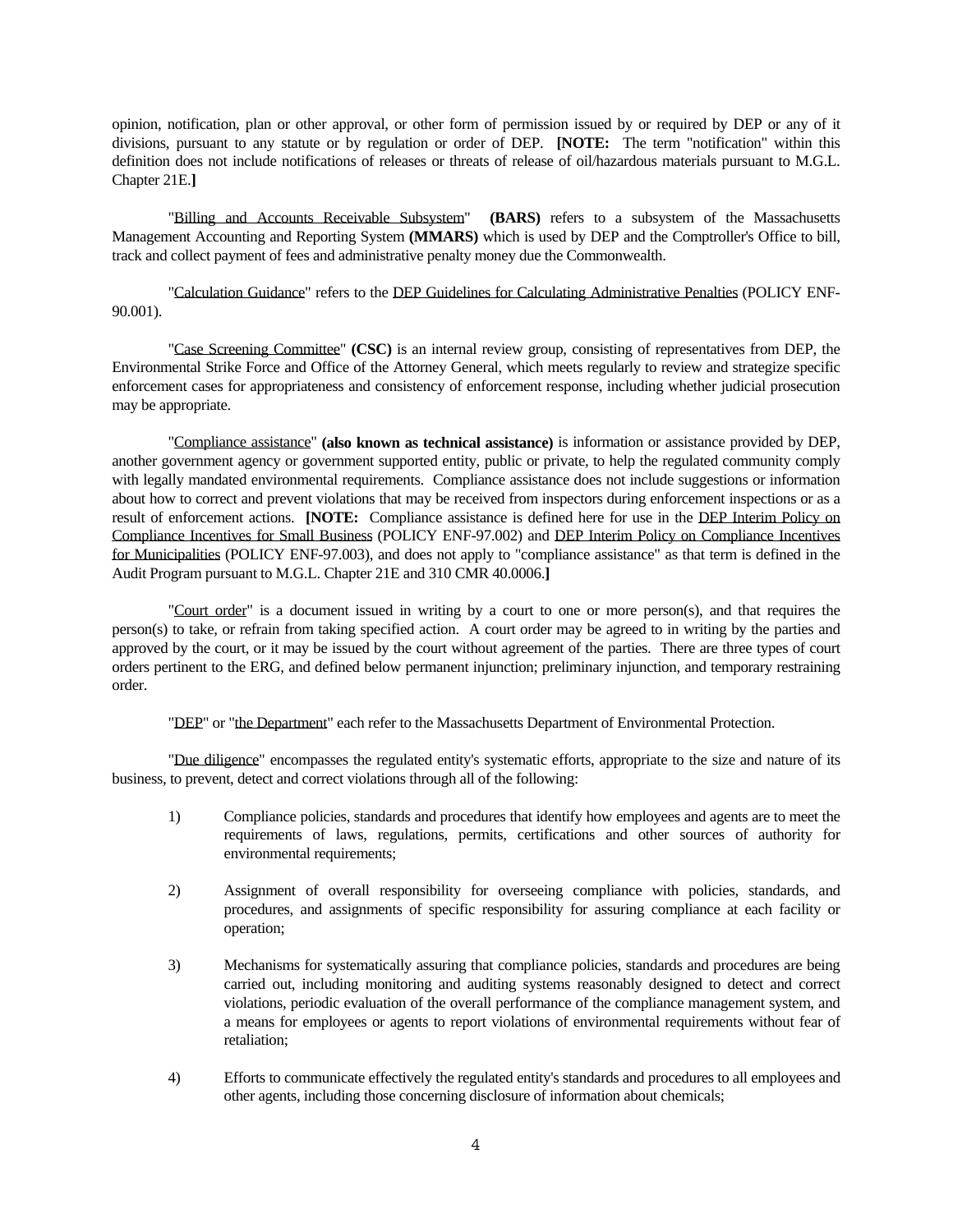- 5) Appropriate incentives to managers and employees to perform in accordance with the compliance policies, standards and procedures (e.g., specific responsibilities embodied in job descriptions and sanctions through appropriate disciplinary mechanisms for failure to perform); and
- 6) Procedures for reporting releases and for the prompt and appropriate correction of any violations, and any necessary modifications to the regulated entity's program or facility to prevent future violations and releases; and
- 7) Use of appropriately licensed, qualified or, where required, mandated experts (e.g., licensed hazardous waste facility, TURA planner, Licensed Site Professional).

require DEP to consider in calculating the amount of an administrative penalty. DEP Guidelines for Calculating "Economic benefit" refers to an adjustment factor that M.G.L. Chapter 21A, Section 16 and 310 CMR 5.00 Administrative Penalties, (POLICY ENF-90.001) provide that economic benefit should be calculated and added to the gravity based penalty whenever there is an indication that noncompliance resulted in delayed compliance costs, avoided compliance costs, and/or profits from unlawful activity.

 Plan, and have been further defined in ERG Section III.G. "Enforcement actions unique to M.G.L. Chapter 21E" refers to an enforcement action taken that is unique to M.G.L. Chapter 21E, and may include the issuance of Notices of Responsibility, Notices of Response Action, Notices of Audit Findings, Requests for Information, orders pursuant to M.G.L. Chapter 21E, Section 10(b), Cost Recovery Demand Letters, Liens, Notices revoking DEP permits, and Notices of Determination Voiding a Response Action Outcome. Those actions invoke the provisions or authority of M.G.L. Chapter 21E and the Massachusetts Contingency

 **[NOTE:** This definition is intended for use in the DEP Interim Policy on Incentives for Self-Policing: Environmental "Environmental audit" is a systematic, documented and objective review and evaluation performed by a regulated entity, or performed by a third party, to determine whether a facility is in compliance with all applicable environmental requirements, and if not, which recommends appropriate and timely action to correct existing violations, and prevent, detect and correct future violations, including efforts described in the definition of "due diligence" above. Audit Policy (POLICY ENF-97.004, update 5/1/2007 ENF-07-002), and does not apply to the audits or response actions performed pursuant to M.G.L. Chapter 21E.**]**

 "Environmental audit report" means the analysis, conclusions, and recommendations resulting from an environmental audit, but does not include data obtained in, or testimonial evidence concerning, the environmental audit. **[NOTE:** Environmental audit report as defined here is for use in the DEP Interim Policy on Incentives for Self-Policing: Environmental Audit Policy (POLICY ENF-97.004 update 5/1/2007 ENF-07-002), and does not apply to the Notice of Audit Findings used in the Audit Program of the DEP Bureau of Waste Site Cleanup.**]**

 programs and policies designed to reduce the risk to public health and the environment, with the goal of improving the "Environmental Justice" refers to the fair distribution of environmental protection and resources relative to quality of life in low income communities and communities of color.

"Expedited Penalty Assessment Notice" **(EXPAN)** is a Penalty Assessment Notice that may be issued:

- 1) during, or within a very short period of time following an inspection;
- 2) in response to six or fewer violations of requirements specifically identified as qualifying for use of an EXPAN; and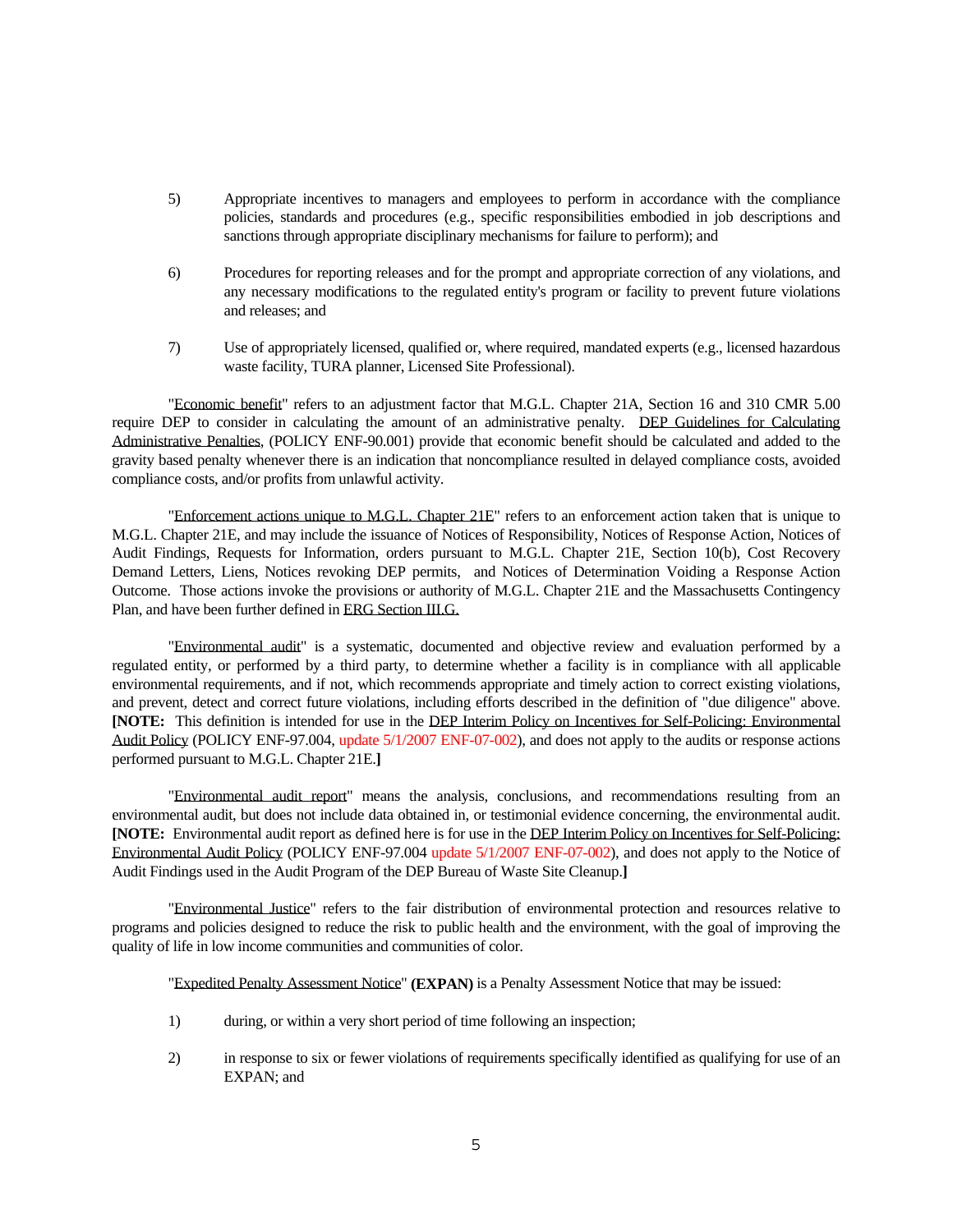3) for which a Notice of Noncompliance or Field Notice of Noncompliance has previously been issued.

In all other respects, an Expedited Penalty Assessment Notice is the same as a Penalty Assessment Notice.

"Field Notice of Noncompliance" **(Field NON or FNON)** is a Notice of Noncompliance that may be issued in the field immediately following an inspection in response to six or fewer violations of requirements specifically identified as qualifying for use of a FNON. In all other respects, a Field Notice of Noncompliance is the same as a Notice of Noncompliance.

 "Higher level enforcement" means an enforcement response with consequences more severe than those resulting from a Notice of Noncompliance, and includes administrative orders, Penalty Assessment Notices, administrative consent orders (with or without penalties), Notices of Response Action, permit and license sanctions, and civil and criminal judicial prosecution. These actions may involve circumstances where DEP performs response actions and then seeks cost recovery pursuant to M.G.L. Chapters 21E and 21H.

 control of an individual municipal department, or municipality-wide operations are in compliance with all applicable "Municipal environmental audit" is a systematic, documented and objective review and evaluation undertaken by a municipality and performed either by qualified municipal staff, or by a qualified third party, including consultants or volunteer committees performing watershed assessments, to determine whether a municipal facility, operations under the environmental requirements, and if not, which recommends appropriate and timely action to correct existing violations, and prevent, detect and correct future violations, including efforts described in the definition of "due diligence" in ERG Section II. **[NOTE:** This definition does not apply to the audits or response actions performed pursuant to M.G.L. Chapter 21E.**]** 

 municipal environmental audit, but does not include data obtained in, or testimonial evidence concerning, the environmental audit. **[NOTE:** This definition does not include Notice of Audit Findings used in the Audit Program of "Municipal environmental audit report" means the analysis, conclusions, and recommendations resulting from a the DEP Bureau of Waste Site Cleanup.**]**

 "Municipality" means any city or town, now or hereafter created or established under general law or special act, and regulated under Massachusetts or Federal environmental laws administered by DEP.

"Notice of Noncompliance" **(NON)** means a written notice given to a regulated entity by DEP and which says that the regulated entity has failed to comply on any specified occasion with one or more requirements.

"Pattern of Noncompliance" is described in M.G.L. Chapter 21A, Section 16 and 310 CMR 5.13 as possibly existing when any of the following criteria are evident:

- 1) the regulated entity has received at least one NON from DEP asserting violations of the same requirements during the previous five-year period;
- 2) the regulated entity has received two or more NONs asserting violations of different requirements during the previous four-year period;
- 3) violations previously and currently observed occurred at the same facility;
- 4) violations previously and currently observed, considered together, indicate
	- a) a potential threat to public health, safety, or welfare, or the environment; or
	- b) an interference with DEP's ability to efficiently and effectively administer its programs; or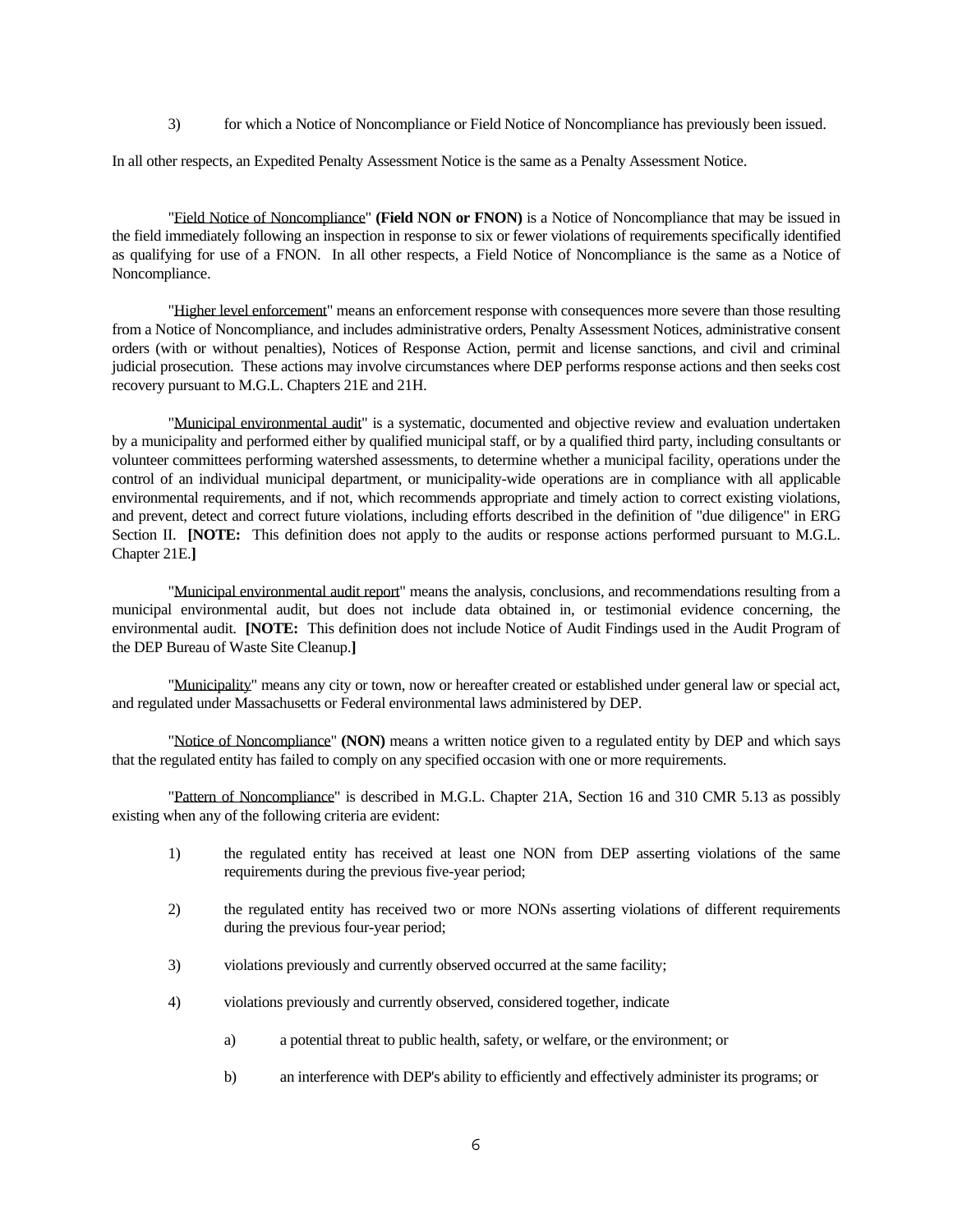c) an interference with DEP's ability to efficiently and effectively enforce any Requirement to which M.G.L. Chapter 21A, Section and 310 CMR 5.00 apply.

In addition, DEP may consider, but is not limited to considering, the following criteria in determining whether a pattern of noncompliance exists:

- 1) what the regulated entity did to prevent the noncompliance;
- 2) what the regulated entity did, and how quickly the regulated entity acted, to return to compliance;
- 3) what the regulated entity did, and how quickly the regulated entity acted, to remedy and mitigate whatever harm may have occurred as a result of the noncompliance;
- 4) the actual and potential damages suffered, and actual or potential costs incurred, by the Commonwealth, or any other person, as a result of the occurrence of the noncompliance.

### (Refer to 310 CMR 5.13: Pattern of Noncompliance.)

"Penalty Assessment Notice" or "Notice of intent to assess a civil administrative penalty" **(PAN)** each refer to a written notice that DEP is seeking to assess a Penalty pursuant to M.G.L. Chapter 21A, Section 16 and 310 CMR 5.00. When a Penalty Assessment Notice is issued unilaterally, it is **subject to administrative appeal**.

 "Penalty exposure" refers to the maximum potential penalty amount, **prior to making any downward adjustments** based on mitigating factors, for which a regulated entity is potentially liable and is based **solely** on the gravity of the violations. Penalty exposure includes upward adjustments made to the base number on the basis of:

- 1) the actual and potential impact of the violations;
- 2) the actual or potential costs incurred, and actual and potential damages suffered, by the Commonwealth;
- 3) the duration of the noncompliance; and
- 4) the extent to which the regulated entity deviated from requirements.

Penalty exposure does not otherwise reflect any considerations specific to the regulated entity in a particular case, which may result in mitigating the penalty.

"Penalty Statute and Regulations" refers to M.G.L. Chapter 21A, Section 16, the Civil Administrative Penalty Statute, and implementing regulations at 310 CMR 5.00.

 "Permanent injunction" is a court order issued after a case is fully litigated. A permanent injunction can be issued in any appropriate case (whether or not there is an emergency) in order to compel or restrain specified conduct, and may last for any appropriate length of time.

"Person" [Refer to definition of "Regulated entity".]

 "Preliminary injunction" is a court order issued after opportunity for hearing but before a case is fully litigated. A preliminary injunction can be issued in any appropriate case (whether or not there is an emergency) in order to compel or restrain specific conduct, and may last for any appropriate length of time. However, because the case has not been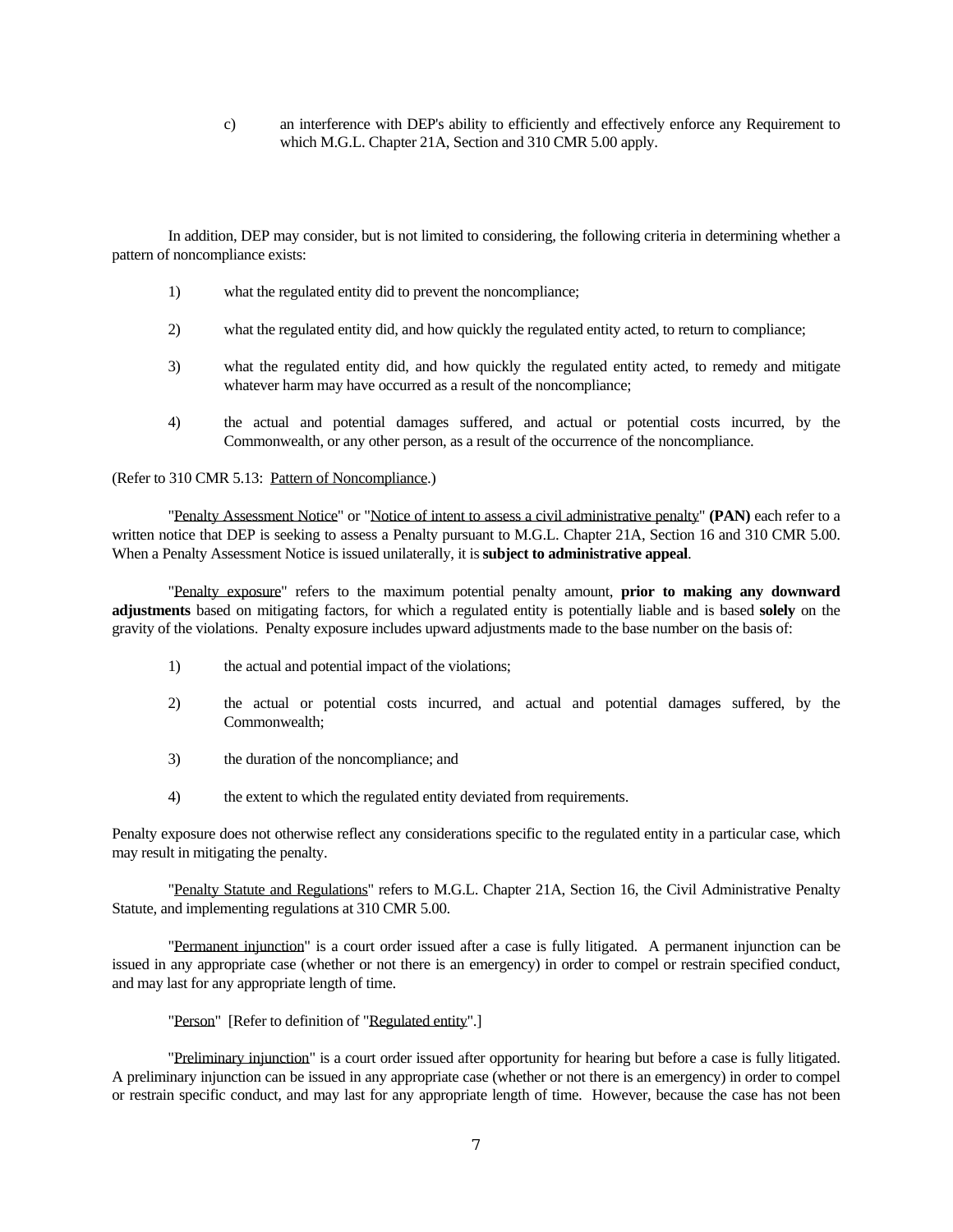fully litigated, a preliminary injunction is an interim measure that should be replaced in due course by final measures.

"Public health, safety and welfare" refers to human health, safety and welfare.

 "Punitive penalty" is that portion of an administrative penalty, which reflects the gravity of the violations, duration of noncompliance, behavior and financial condition of the regulated entity and other relevant public interest considerations. A punitive penalty includes adjustments from the base number, as described in the DEP Guidelines for Calculating Administrative Penalties (POLICY ENF-90.001)(the "Calculation Guidance"), on the basis of:

- 1) the actual and potential impact of the violations;
- 2) the actual or potential costs incurred, and actual and potential damages suffered, by the Commonwealth;
- 3) multiple days of occurrence;
- 4) existence or lack of good faith;
- 5) financial condition of the regulated entity; and
- 6) any other relevant public interest considerations.

**[NOTE:** Punitive penalty does not include that portion of the penalty representing the regulated entity's economic benefit or gain from noncompliance. Also, punitive penalties do not include Natural Resource Damages recoverable pursuant to M.G.L. Chapter 21E or CERCLA.**]** 

"Regional Enforcement Review Committee" **(RERC)** refers to an internal review group in each DEP Regional office which meets regularly to review and strategize specific enforcement cases for appropriateness and consistency of enforcement response.

 public or private corporation or authority, individual, trust, firm, joint stock company, partnership, association, or other "Regulated entity" **(or "person")** means any agency or political subdivision of the Commonwealth, any state, entity, or any group thereof, or any officer, employee, or agent thereof. Without limiting the generality of the foregoing, the term "regulated entity" shall also include

- 1) any city, town, district, or body politic of the Commonwealth, and
- 2) any agency or authority of the Federal government whenever, as a matter of Federal law, that Federal agency or authority is required to comply with State law, and is subject to State-imposed penalties for noncompliance.

 "Requirement" means any statute, regulation, order, license or approval issued or adopted by DEP, or any law, which DEP has the authority or responsibility to enforce.

 "Small business" includes a person, corporation, partnership, or other entity employing fewer than ten (10) persons (measured as FTE equivalents on an annual basis [2000 hours per year of employment], including contract employees) to manufacture a product or to provide a service, and which does not fall into one or more of the following categories:

1) large quantity generator of hazardous waste, hazardous waste facility or Level III recycler of hazardous waste pursuant to M.G.L. Chapter 21C and 310 CMR 30.000;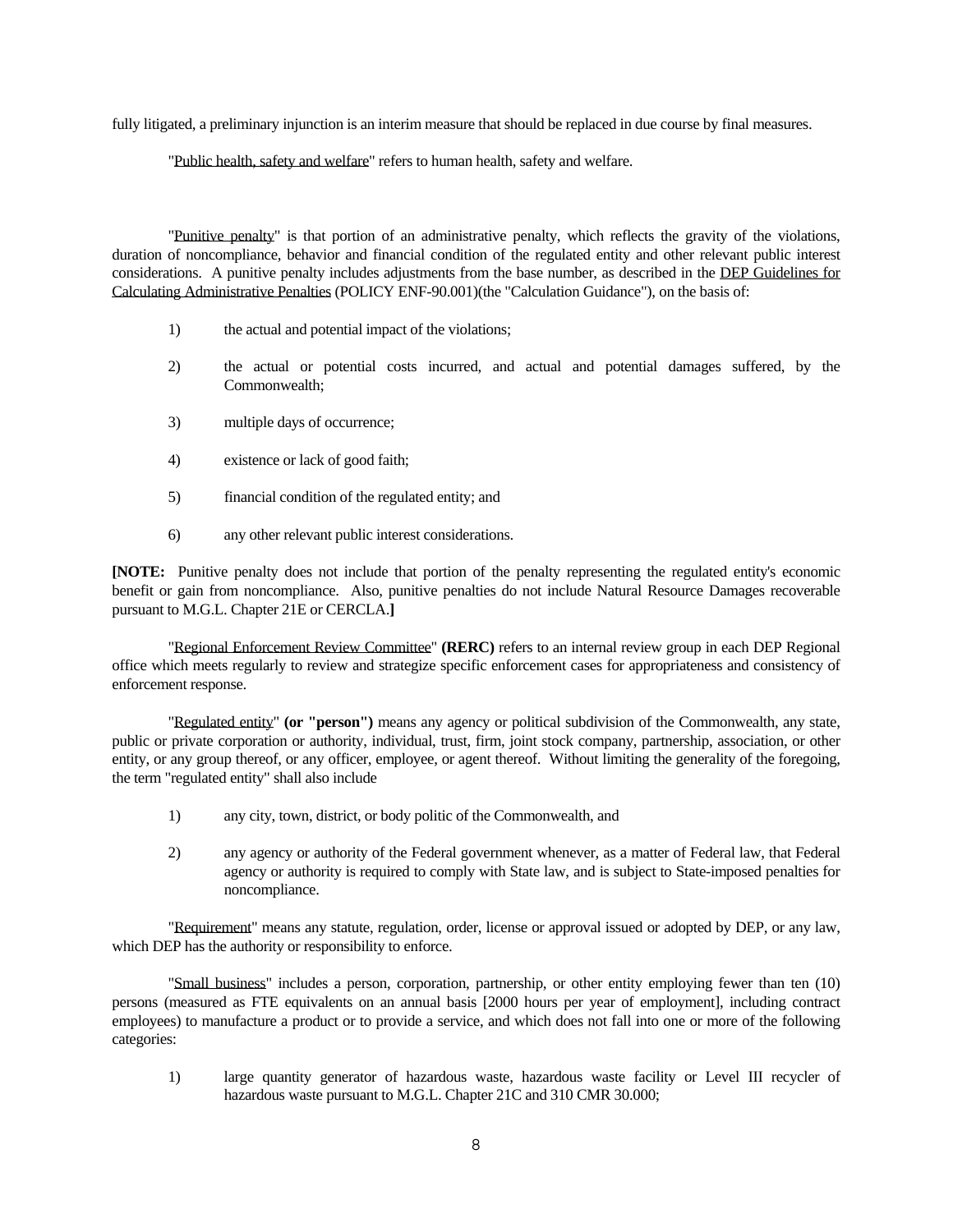- 2) NPDES major source pursuant to M.G.L. Chapter 21, Sections 26-53 and 314 CMR 3.00;
- 3) air quality major source pursuant to 310 CMR 7.00;
- 4) TUR filer pursuant to M.G.L. Chapter 21I, the Toxics Use Reduction Act;
- 5) a solid waste disposal or recycling facility pursuant to Chapter 584 of the Acts of 1987, M.G.L. Chapter 21A, Sections 2 and 8, and Chapter 111, Section 150A and 310 CMR 19.00;
- 6) any facility or location owned and/or operated by local, county, state or Federal government;
- 7) branch offices, divisions, or subsidiaries of a business that in the aggregate employs ten or more persons; or
- 8) a location franchised by a parent corporation.

 "Stipulated penalty" is a settlement provision in which a regulated entity agrees to pay a predetermined penalty amount for future violations of specified requirements. A stipulated penalty, which sets a pre-determined penalty amount for **future noncompliance**, should not be confused with a suspended penalty for **past noncompliance**, payment of which may be triggered by future noncompliance.

"Supplemental environmental projects" **(SEPs)** are environmentally beneficial projects which a regulated entity agrees to undertake, or to cause to be undertaken, in settlement of an enforcement action, but which the regulated entity is not otherwise legally required to perform.

- 1) "Environmentally beneficial" means a SEP must improve, protect, or reduce risks to public health, safety or welfare, or the environment at large. While in some cases a SEP may provide the regulated entity with certain benefits, the project must **primarily** benefit the public health, safety, or welfare, or the environment.
- 2) "In settlement of an enforcement action" means: 1) DEP has the opportunity to help shape the scope of the project before it is implemented; and 2) the project is not commenced until after DEP has identified a violation.
- 3) "Not otherwise legally required to perform" means the SEP is not required by any federal, state or be required to perform: as injunctive relief in the instant case; as part of a settlement order in another local law or regulation. Further, SEPs cannot include actions which the regulated entity may already legal action; as a result of any contractual obligation, by state or local license or permit, or other state or local requirements. SEPs may include activities, which the regulated entity will become legally obligated to undertake two or more years in the future. Such "accelerated compliance" projects are not allowable, however, if the regulation or statute provides a benefit (e.g, a higher emission limit) to the regulated party for early compliance.

 penalty, provided that the regulated entity does not violate particular requirements specified in the consent order. In the subject to further enforcement **for the current violations**. **[NOTE:** A suspended penalty may be used as an alternative "Suspended penalty" is a settlement provision in which DEP agrees to suspend payment of all or a portion of a event that the regulated entity violates the consent order, the suspended amount of the penalty **for past violations**  becomes fully due upon demand by DEP. In addition to payment of the suspended penalty, the regulated entity may be payment option where a regulated entity demonstrates financial hardship, although it is not a favored option.**]**

 "Temporary restraining order" **(TRO)** is a court order issued at the request of one of the parties on very short, or no notice to one or more of the other parties in a case, and with minimal, or no opportunity for hearing before the TRO is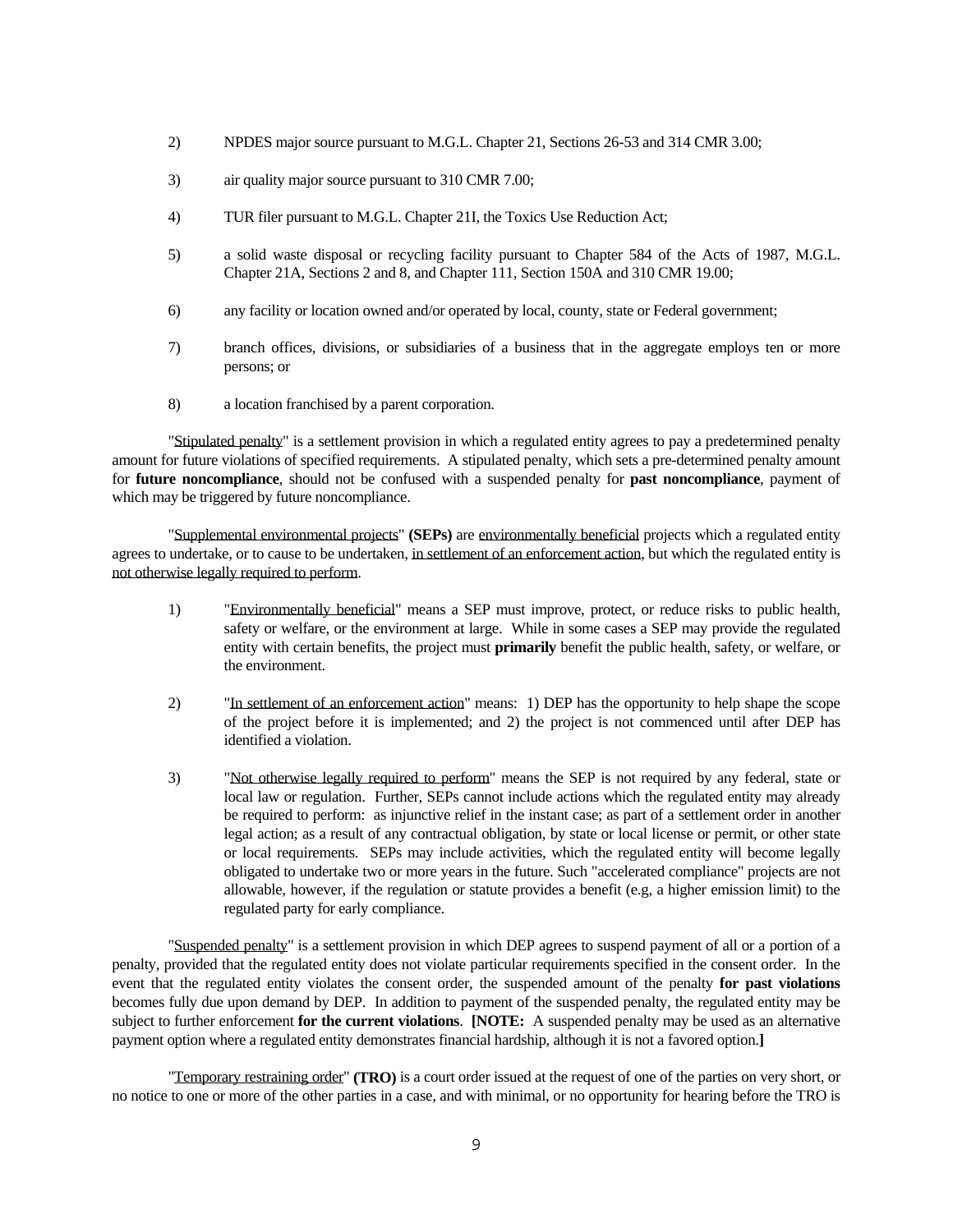last longer than 10 days without the express permission of the court. issued. Because the opportunity for hearing is so limited, TROs are issued only in response to emergencies, and may not

 administrative or judicial order, consent order or agreement. **[NOTE:** Voluntary does not include performance of self- "Voluntary" means freely performed, and not as a result of being required by statute, regulation, license, permit, certification statements under the DEP Environmental Results Program or response actions performed by Potentially Responsible Parties pursuant to M.G.L. Chapter 21E.**]**

 "Watershed" is a region or area measured in a horizontal topographic divide, which directs surface runoff from precipitation, normally by gravity, into a stream, or a body of impounded surface water.

 "Willful blindness" is the deliberate avoidance of learning facts or the failure to acquire specific knowledge when other facts are known that would induce most people to acquire the specific knowledge in question.

# **III. APPROPRIATE ENFORCEMENT RESPONSE - GUIDING PRINCIPLES AND PRESUMPTIONS**

The Penalty Statute and Regulations and various program statutes provide enforcement options from which DEP may select to address noncompliance. The selection of an appropriate enforcement response is integral to the DEP enforcement program. Upon discovering noncompliance, DEP managers and staff will be guided by the following principles and presumptions in determining an appropriate response. **The principles and presumptions apply to all regulated entities, except as otherwise provided.** 

### **A. GENERAL PRINCIPLES**

- 1) Whenever DEP staff discover noncompliance, the noncompliance will be addressed by an appropriate enforcement response which will, at a minimum:
- a) document the noncompliance;
	- b) achieve a prompt return to compliance;
	- c) whenever feasible, remedy the adverse impacts of noncompliance;
	- d) escalate as appropriate based upon the conduct and compliance history of the violator and other relevant factors;
	- e) impose sanctions which are credible and proportional to the nature and severity of the offense; and
	- f) impose sanctions which are severe enough to deter future noncompliance effectively by the regulated entity and others in the regulated community.
- 2) The Penalty Statute and Regulations provide that when DEP addresses noncompliance through the administrative process, it must address the noncompliance either by issuing a written notice alleging noncompliance or by assessing an administrative penalty.
- noncompliance. When a verbal warning is given, it should be supported by an appropriate 3) A **verbal warning** alone is **not** an appropriate enforcement response to the occurrence of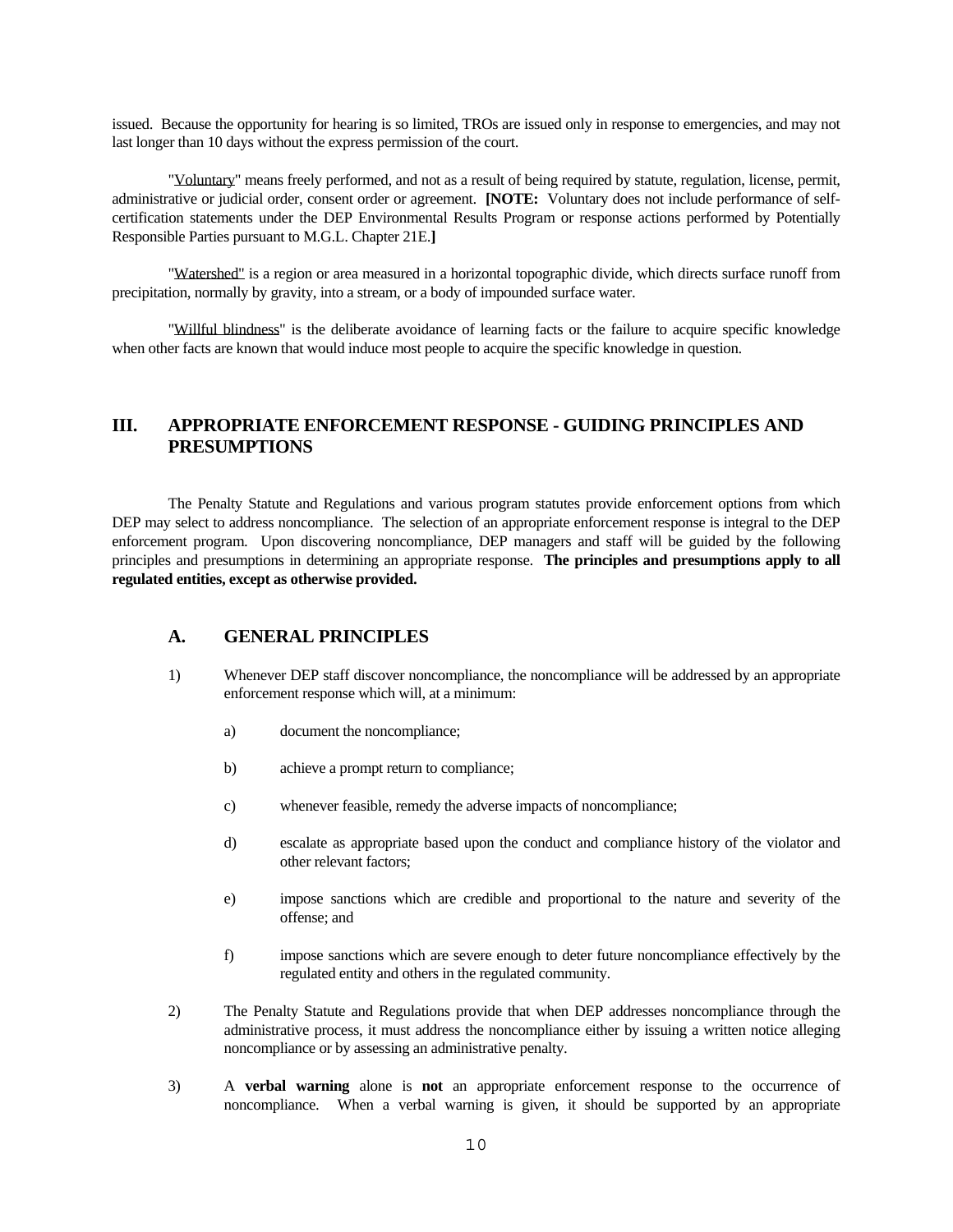enforcement response (e.g., a written notice alleging noncompliance or a penalty).

- compliance assurance initiative. Examples of initiatives or programs in which use of a warning letter 4) A **warning letter** is **not** an appropriate enforcement response to the occurrence of noncompliance, and should not be used in lieu of a written notice alleging noncompliance (e.g., FNON, a NON, an order or a consent order), **unless** the use of a warning letter is specifically authorized by an Assistant Commissioner, with input by Office of Enforcement, to effectuate the purposes of a comprehensive has been specifically authorized include:
	- a) Clean State Program (Executive Order 350) -- In matters in which noncompliance would normally merit a NON, DEP will send a letter notifying the agency or authority of the noncompliance and extending an opportunity to handle the matter first through the Clean State program.
	- b) BWP Printers Environmental Partnership -- DEP sent letters describing noncompliance observed during Round 1 inspections that were intended to establish baseline compliance among participants in the initiative. Each letter explicitly stated that it did not constitute a Formal enforcement action, but that it could serve as the basis for future enforcement action if the printer failed to correct the noncompliance described within 30 days.
	- c) BWSC notification to Potentially Responsible Parties that a site to which they have a connection will be placed on a list of hazardous waste sites.
- 5) Under the administrative enforcement process, unless at least one precondition for assessment of an administrative penalty exists, as described in ERG Section III.C.1., a written notice alleging noncompliance must be the initial enforcement response to noncompliance rather than assessment of a penalty.
- judicial prosecution). This presumption may be overcome. However, at a minimum, cases involving such instances of noncompliance must be discussed at the RERC to determine appropriate 6) Instances of noncompliance falling within the categories listed in ERG Section IV - Presumptions for Higher Level Enforcement are presumed to warrant an enforcement response which includes consequences more severe than those resulting from issuance of a NON (e.g., administrative order, Penalty Assessment Notice, consent order (with or without a penalty), permit or license sanction, or enforcement strategy.
- inspection, are evident, **DEP will address all noncompliance through one enforcement response.** 7) As a general rule, whenever, during a reinspection, DEP staff discovers that a regulated entity failed to comply fully with a NON, and that additional violations, not previously observed during the initial The appropriate response will address the recurring or continuing violations appropriately, and will, at a minimum, provide notice of, and require compliance with the newly observed violations. Examples of this situation include:
	- a) During an inspection, DEP staff observes several violations that it appropriately addresses with a NON. Upon reinspecting for compliance with the NON, DEP observes that some of the original violations remain uncorrected, and that some new violations, **never before observed**, now exist. The new violations, if otherwise observed alone, would warrant a NON. In this case, DEP responds appropriately by seeking execution of a consent order in which a penalty is sought for the recurring violations, and notice is provided, and compliance is sought for all violations observed during the reinspection.
	- b) During an inspection, DEP staff observes several violations that it appropriately addresses with a NON. Upon reinspecting for compliance with the NON, DEP observes that some of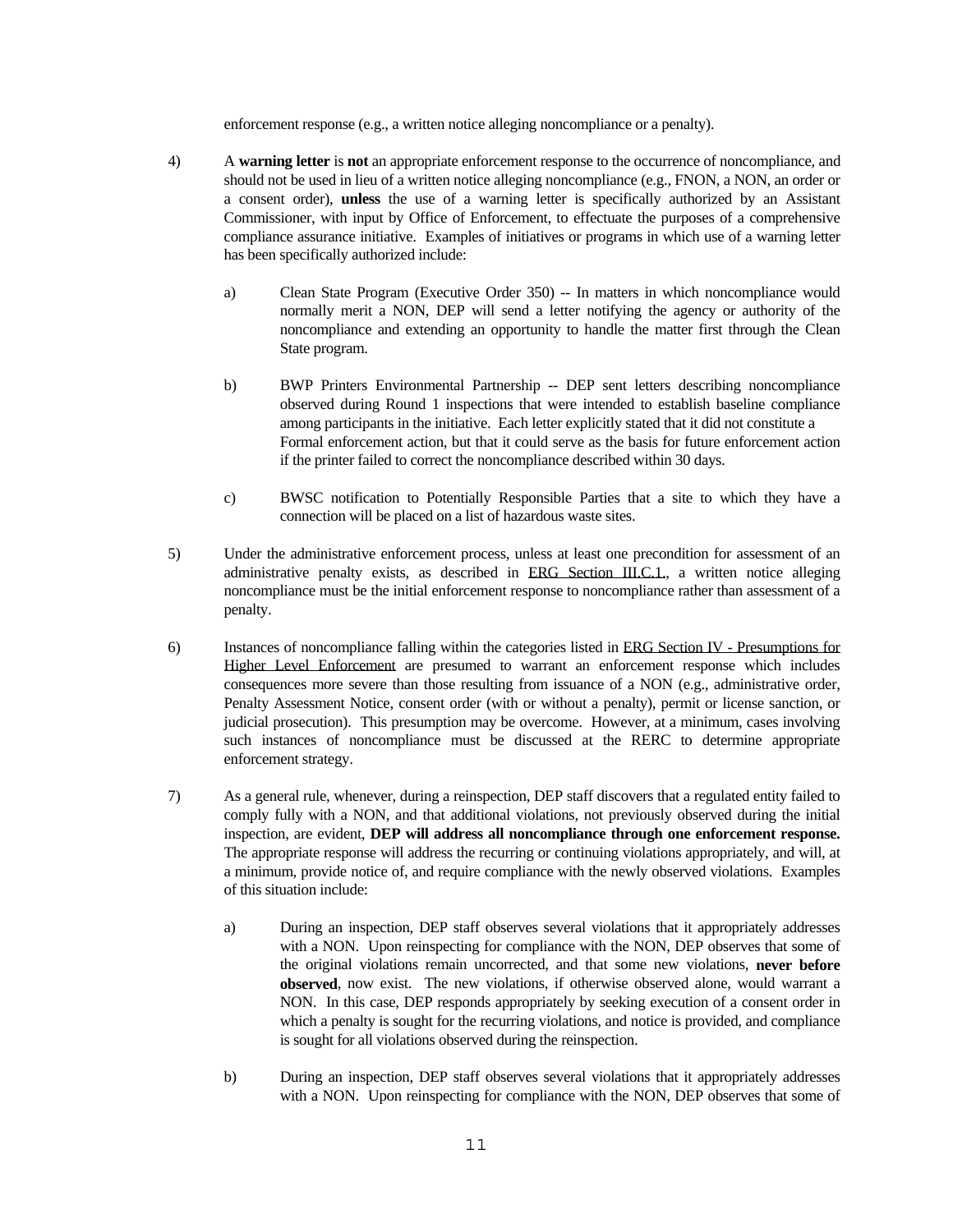the original violations remain uncorrected, and that violations not observed during the earlier inspection now exist. A file review indicates that **some of the new violations were observed two years ago and addressed then with a NON and some were observed three years ago and addressed with a NON.** Because the noncompliance observed in past years and addressed with a NON is evidence of a pattern of noncompliance (see definition of "pattern of noncompliance"), DEP may seek a penalty for those violations as well as the most recent violations. DEP thus responds appropriately by seeking execution of a consent order in which a penalty and compliance is sought for all violations observed during the reinspection.

 EXPAN limits) is sought for the recurring violations, and compliance is sought for all c) During an inspection, DEP staff observes four violations of requirements all of which qualify to be addressed by a Field NON, and issues a Field NON. Upon reinspecting for compliance with the Field NON, DEP observes that the violations originally observed remain uncorrected. Ordinarily, the uncorrected violations would be appropriately addressed by issuance of an Expedited PAN. However, **in addition to the recurring violations, several violations of requirements not qualifying for use of a Field NON are observed.** DEP responds appropriately by seeking execution of a consent order in which a penalty (above violations observed during the reinspection.

# **B. WRITTEN NOTICE ALLEGING NONCOMPLIANCE**

A written notice alleging noncompliance may take several forms: Notice of Noncompliance, a Field Notice of Noncompliance, an administrative order or an administrative consent order. There are significant differences between a NON and an order in content and in the consequences for noncompliance. The differences render each type of notice appropriate for use in particular circumstances, and thus they may not be used indiscriminately.

### **1. Notice of Noncompliance (NON)**

310 CMR 5.00, specifically at 5.12, prescribes that, in order to assess a penalty for continued noncompliance, a written notice alleging noncompliance must specify:

- a) the requirement(s) with which the regulated entity failed to comply;
- b) occasion(s) on which the alleged noncompliance was observed or discovered by DEP;
- c) a reasonable deadline or deadlines by which the regulated entity is required either to:
	- i) come into compliance with the requirement(s) described in the NON, or
	- ii) submit to DEP a written proposal setting forth how and when the regulated entity proposes to comply with the requirement(s) described in the NON (310 CMR 5.12(2)).

**The use of a NON is limited**, and thus, a regulated entity does not have a right to appeal a NON. 310 CMR 5.12(2) provides DEP two options for how it may seek compliance through a NON. Under the first option, DEP may use a NON **to require compliance with a requirement** when the means or method of compliance is relatively straightforward or specifically detailed by regulation. Under the second option, DEP may use a NON to require **a**  written proposal describing how and when the regulated entity proposes to comply when there is uncertainty about how and when a regulated entity may reasonably comply.

In those cases in which DEP wants to establish a legally enforceable deadline for compliance or cessation of activity, or where options for compliance exist and DEP wants to specify the terms of compliance, DEP should use an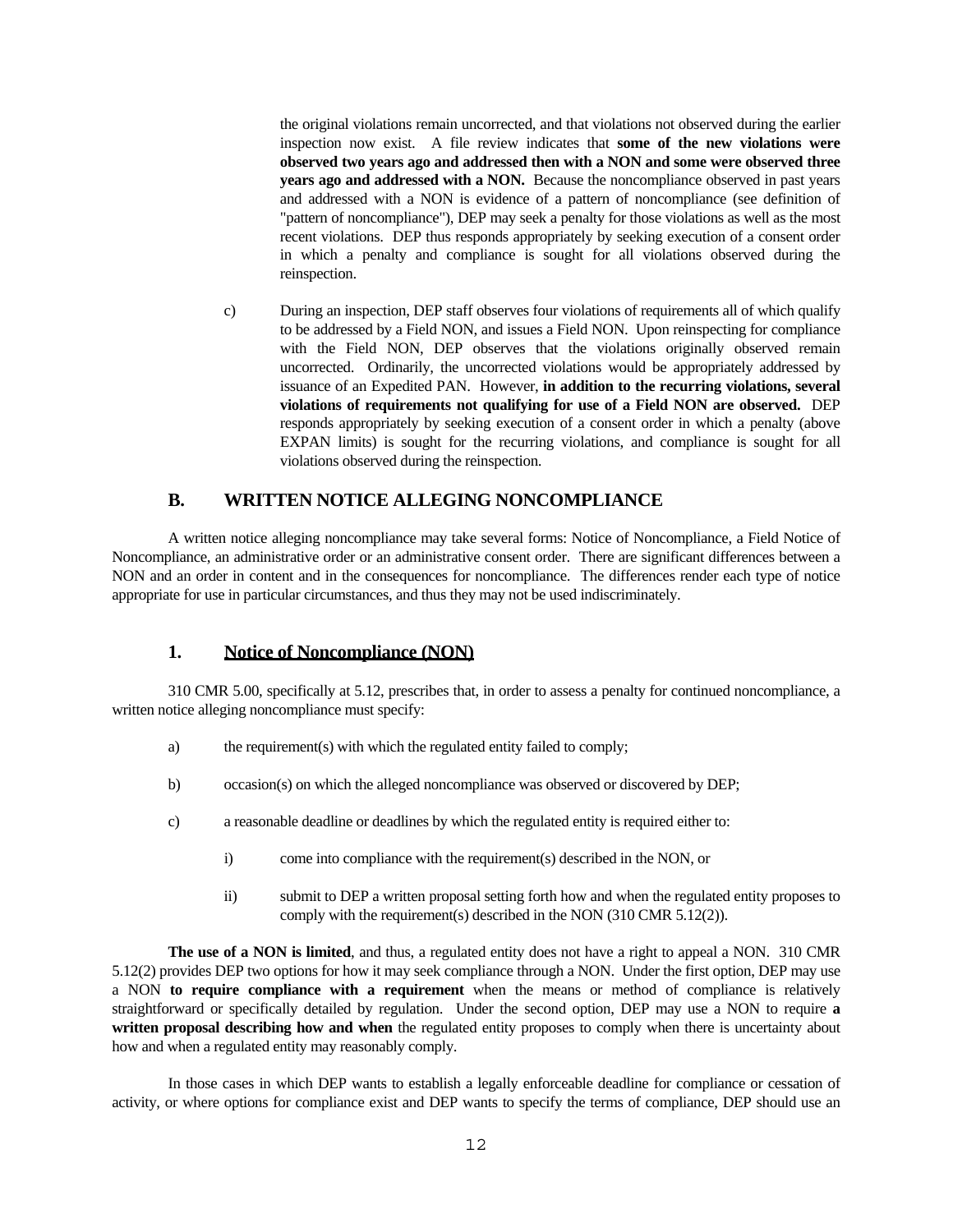administrative order, as discussed below. A regulated entity generally has the right to appeal a unilateral order.

Failure to comply with a NON is not itself a violation of law subject to a penalty, and thus DEP may not assess a penalty for violation of a NON independent of the violations cited within the NON, as it may do for violating an order (discussed more fully below). However, a NON is legally very significant. If a regulated entity fails to comply with a NON within a prescribed deadline, the Penalty Statute enables DEP to assess an administrative penalty for each day of noncompliance with the requirement(s) cited in the NON counting from the date the regulated entity received the NON.

 effect as a NON. **[NOTE:** Staff should consult specific guidance on the use of FNONs for more detailed information.**] 2. Administrative Order**  A **Field NON (FNON)** is an abbreviated form of NON used to address a limited number of specifically identified violations, and may be issued in the field at the time of inspection. The FNON has the same legal force and

 differs from a NON in content and significance, and consequently, an order issued **unilaterally** by DEP is subject to Like a NON, an administrative order requires a regulated entity to take appropriate action to achieve and/or to maintain compliance with statutory or regulatory requirements by a specific date(s). An administrative order, however, **adjudicatory appeal**. **[NOTE:** As discussed below, a consent order is not subject to appeal since it constitutes an agreement between DEP and a regulated entity.**]** 

An order, rather than a NON, **must be used** when DEP requires:

- a) compliance by a particular means or method not already specifically prescribed in detail by law or regulation;
- b) submission of information, a schedule or other action beyond what is specifically prescribed in detail by law or regulation;
- c) correction of noncompliance by a legally enforceable deadline (generally to prevent further harm or risk of harm; and/or
- d) cessation of an activity pending regulated entity's return to compliance.

An order, rather than a NON, **should be used** when:

- a) DEP observes numerous violations involving different programs, especially where Class I violations are evident;
- b) DEP oversight of regulated entity's return to compliance is required; and/or
- c) a substantial amount of time is required for the regulated entity to return to compliance.

 authority of laws which state that violation of a DEP order constitutes violation of the law. Therefore, once an order is In addition to the differences in content between a NON and an order, the consequences for noncompliance with an order are more severe than for noncompliance with a NON. DEP administrative orders are issued under the effective, failure to comply with it constitutes additional grounds for further enforcement action, independent of enforcement for underlying violations.

An administrative order issued unilaterally may generally be **effective and enforceable immediately upon issuance only** in those cases involving: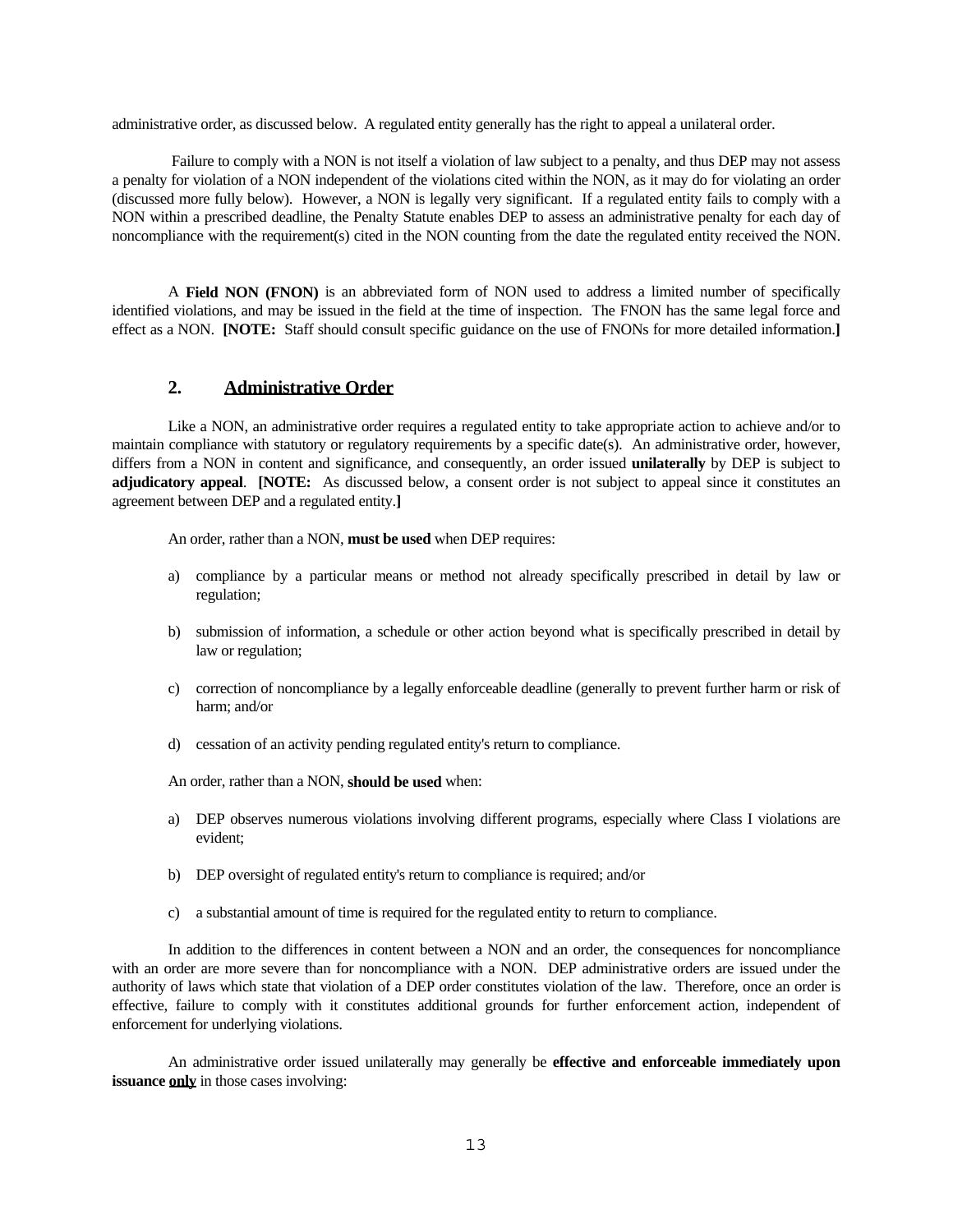- a) hazardous waste in which DEP finds that an imminent threat to public health, safety, welfare, or to the environment could result pending delay in compliance (M.G.L. Chapter 21C, Section 11 and 310 CMR 30.020);
- b) releases or threats of release of oil or hazardous material in which DEP finds an imminent hazard exists or could result pending delay in compliance (M.G.L. Chapter 21E, Section 10(b) and 310 CMR 40.0010) **[NOTE:** An order issued pursuant to M.G.L. Chapter 21E, Section 10(b) is specifically excluded from the definition of "administrative order" in ERG Section II **]**; and
- c) violation of drinking water requirements pursuant to M.G.L. Chapter 111, Section 160 and 310 CMR 22.00.

All other unilateral administrative orders become effective and enforceable **only after all required adjudicatory hearing procedures have been completed** (i.e, either when no hearing has been requested within the prescribed deadline, when the case has been settled by agreement of the parties, or when a final decision has been rendered.).

Per Commissioner's Directive effective March 1, 1993, **all enforcement appeals are to be resolved within one year of filing**. **[NOTE:** Staff should consult specific program statutes to determine precise conditions for appeal in each program.**]** 

In order for noncompliance with requirements cited in an administrative order or consent order to be subject to future administrative penalties, the order must incorporate all elements of a NON outlined in ERG Section III.B.1. above:

- a) the requirement(s) with which the regulated entity failed to comply;
- b) occasion(s) on which the alleged noncompliance was observed or discovered by DEP;
- c) a reasonable deadline(s) by which the regulated entity is required either to
	- i) come into compliance with the Requirement(s), or
	- ii) submit to DEP a written proposal setting forth how and when the regulated entity proposes to comply.

# **3. Administrative Consent Order**

 A consent order is an administrative order, the terms of which have been agreed to by a regulated entity and DEP. As such, a consent order has the same legal force and effect as a valid, enforceable order. However, since a consent order constitutes an agreement with a regulated entity, it is not subject to appeal.

 **[NOTE:** Refer to POLICY ENF-90.002 for specific guidance, and note that **POLICY ENF-90.002 is enforcement**  Pursuant to DEP Policy and Guidelines for Settling Civil Administrative Penalty Cases (POLICY ENF-90.002), negotiation and execution of a consent order to resolve enforcement cases are preferred over issuing an order unilaterally. **sensitive and not a public document.]** 

When an order has been issued unilaterally and appealed, a consent order may be used to resolve the appeal.

# **C. ADMINISTRATIVE PENALTY**

M.G.L. Chapter 21A, Section 16 grants to DEP the authority to assess civil administrative penalties upon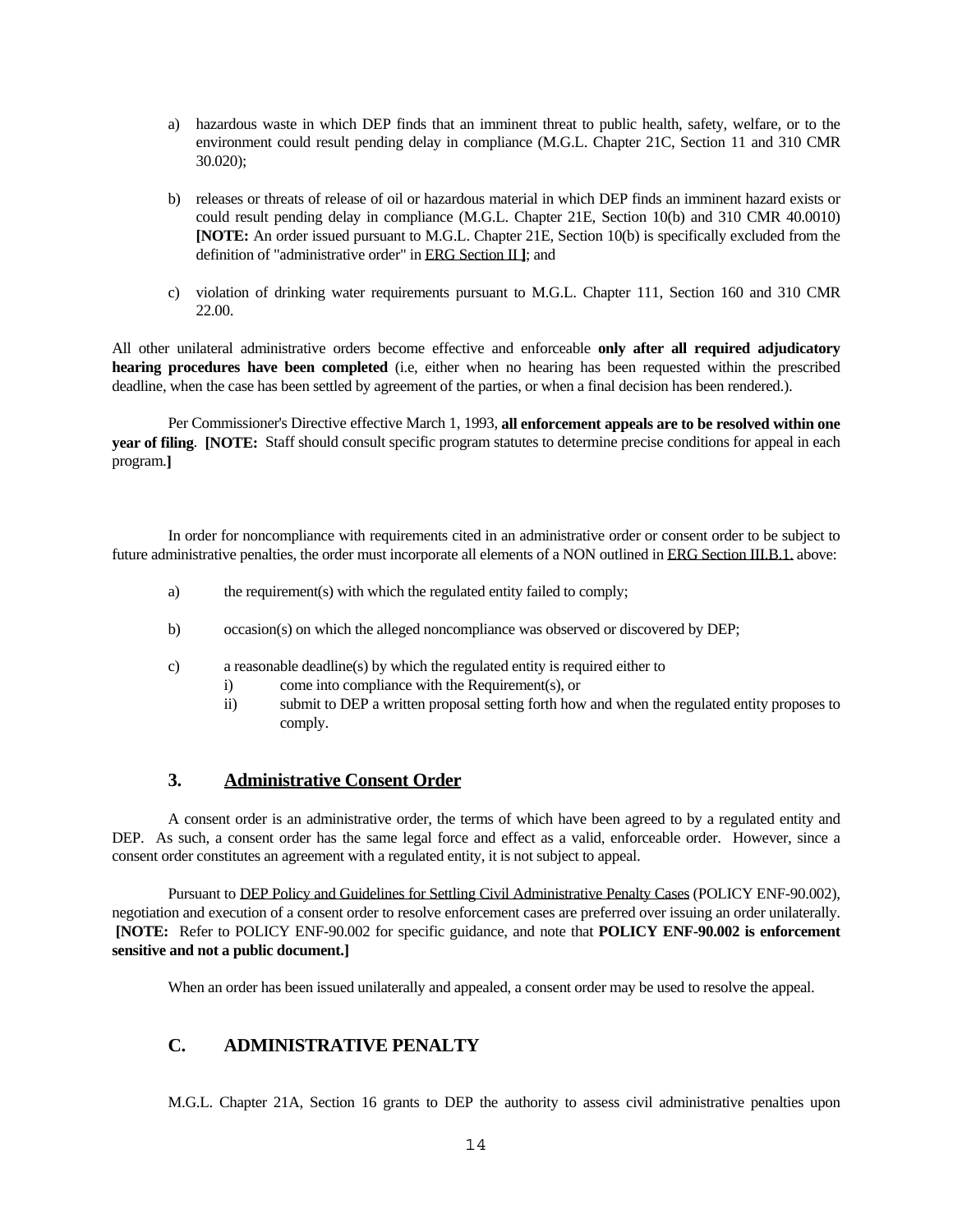persons who violate the requirements of environmental laws enforced by DEP. Regulations implementing such authority were promulgated on June 26, 1986, became effective on September 2, 1986, and are codified at 310 CMR 5.00.

The Legislature gave DEP this authority because it recognized that the Attorney General's office and the courts did not have the resources to penalize many violations that should be penalized.

 important purpose in assessing administrative penalties is to prevent small, currently harmless problems from becoming In those cases described in ERG Section IV, Presumptions for Higher Level Enforcement, the use of administrative penalties should be considered a relatively routine sanction, not an extreme, "last-resort" step. One large, harmful ones. Administrative penalties are also an effective enforcement tool that may be used to:

- a) promote environmental compliance and help protect public health by **deterring future violations** by the violator and other regulated entities;
- b) **ensure that violators do not obtain an unfair economic advantage** over their competitors who made the necessary expenditures to comply in a timely manner by removing economic benefit realized as a result of noncompliance; and
- c) **encourage regulated entities to adopt environmentally beneficial techniques** in order to minimize potential liability, including: pollution prevention, recycling, source reduction and resource conservation.

### **1. Preconditions for Assessment of An Administrative Penalty**

As noted above, the Penalty Statute and Regulations provide that when DEP responds to noncompliance administratively, it must do so either by issuing a written notice alleging noncompliance or by assessing an administrative penalty. The Penalty and Statute set forth a **general rule** that upon discovering noncompliance, DEP may assess an administrative penalty, subject to certain exceptions, **only after DEP has issued a written notice of such noncompliance** and provided a reasonable opportunity for the regulated entity to return to compliance.

The Penalty Statute and Regulations set forth **exceptions to the general rule**, however, by providing that DEP may assess a penalty, without having issued a prior written notice of noncompliance, if the failure to comply:

- a) is **willful**, and not the result of error; or
- b) is part of a **pattern of noncompliance**; or
- c) resulted in **significant impact** on public health, safety, welfare or the environment; or
- d) consisted of **failure to promptly report** to DEP any unauthorized disposal of hazardous waste, as defined in M.G.L. Chapter 21C, or any unauthorized release or discharge of hazardous material, as defined by M.G.L. Chapter 21E.

guidance on the use of each of these four preconditions. **[NOTE:** Refer to ERG Section III-C, Preconditions for Assessment of A Civil Administrative Penalty, for detailed

### guidance on the use of each of these four preconditions.**] 2. Factors Applied in Determining Amount of An Administrative Penalty**

Whenever DEP seeks to assess an administrative penalty, the **Penalty Statute and Regulations (310 CMR 5.25) require DEP to consider specific factors** in determining the amount of each penalty: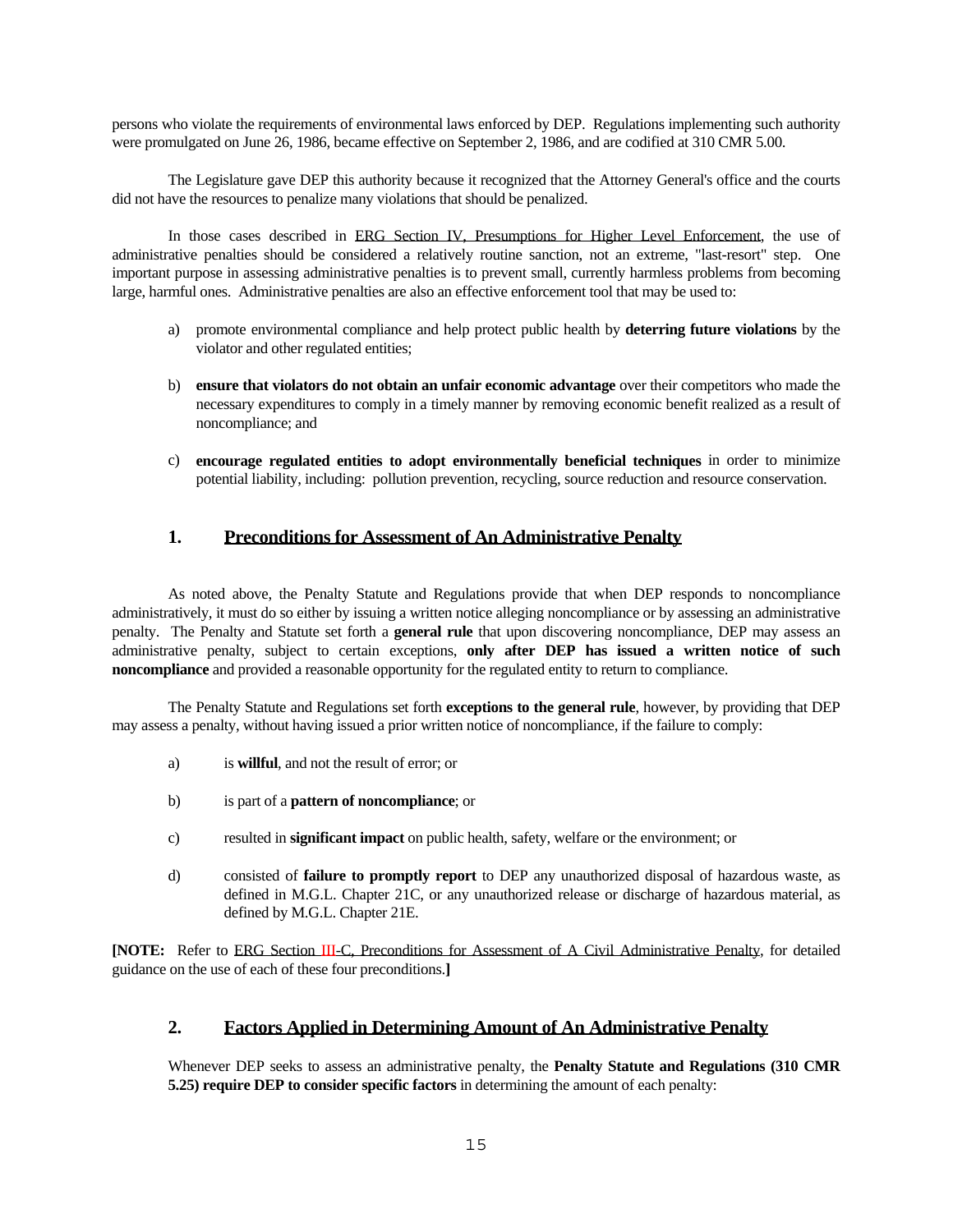- a) the **actual and potential impact** on public health, safety, and welfare, and the environment, of the noncompliance;
- b) the **actual and potential damages suffered**, and actual or potential **costs incurred**, by the Commonwealth, or by any other person, as a result of the noncompliance;

 **[NOTE:** M.G.L. Chapter 21E enables the Secretary of the Executive Office of Environmental Affairs to recover Natural Resource Damages for release of oil or hazardous materials in addition to any penalties assessed for noncompliance.**]** 

- c) Whether the person took **steps to prevent the noncompliance**;
- d) Whether the person took **steps to promptly return to compliance**;
- e) Whether the person took **steps to remedy and mitigate whatever harm** might have been done as a result of the noncompliance;
- f) Whether the person has **previously failed to comply** with any regulation, order, license, or approval issued or adopted by the Department, or any law which the Department has the authority or responsibility to enforce;
- g) Making noncompliance more costly than compliance **[NOTE:** Refer to DEP Guidelines for Evaluating Economic Benefit **-- UNDER DEVELOPMENT]**;
- h) **Deterring future noncompliance**;
- i) The **financial condition** of the person who would be assessed the Penalty **[NOTE:** Refer to DEP Guidelines for Evaluating Claims of Inability to Pay **-- UNDER DEVELOPMENT]**;
- j) The **public interest**; and
- k) Any other factor(s) that reasonably may be considered in determining the amount of a Penalty, provided that said factor(s) shall be set forth in the Penalty Assessment Notice.

### **3. General Guidelines Pertaining to Calculation of Administrative Penalties**

 for Calculating Administrative Penalties (POLICY ENF-90.001). Staff should refer to POLICY ENF-90.001 The following guidance is consistent with, and should be considered in conjunction with the DEP Guidelines for more detailed guidance in support of each of the following guidelines.

- a) When calculating an administrative penalty, in each case **all upward adjustments should be made to determine** the regulated entity's maximum potential **penalty exposure, as that term is defined in ERG Section II, prior to any downward adjustments** being made on the basis of mitigating factors.
- b) The **burden to demonstrate inability to pay** a penalty rests on the regulated entity. If the regulated entity fails to provide sufficient written documentation to support its claim, alleged inability to pay should not be considered in a penalty assessment determination. **[NOTE:** Refer to DEP Policy in Evaluating Claims of Inability to Pay **-- UNDER DEVELOPMENT]**
- c) If a regulated entity satisfactorily demonstrates an inability to pay an appropriate penalty, in whole or in part, the next step **prior to a downward adjustment for inability to pay** should be consideration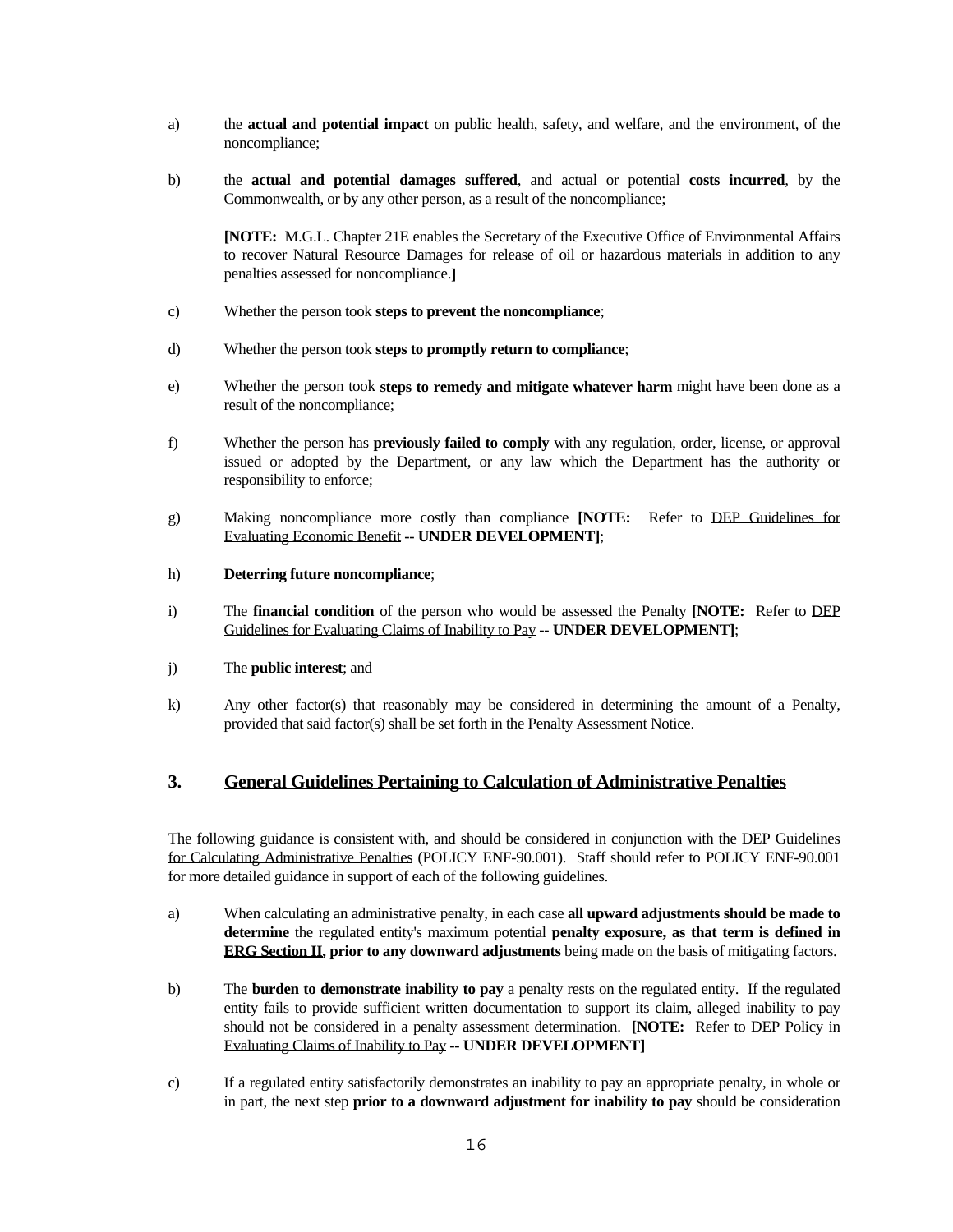of an alternative payment plan, as that term is defined in ERG Section II, to obtain the prescribed penalty.

- d) If a regulated entity satisfactorily demonstrates that full payment of an appropriate penalty will significantly impede its ability to comply or perform a remedial measure, downward adjustments in the amount of the penalty should be considered.
- noncompliance more costly than compliance in calculating the amount of an administrative penalty. Use of the **economic benefit** adjustment factor ensures that noncompliance by the regulated entity is e) The Penalty Statute and Regulations at 310 CMR 5.25(7) require DEP to consider making more costly than compliance. It is meant at a minimum to remove any economic benefits resulting from noncompliance. An estimate of economic benefit should be calculated and added to the gravity based penalty whenever there is an indication that a violation resulted in an economic benefit to the regulated entity and it is reasonably possible to quantify the benefit.

# **4. Penalty Mitigation in Particular Circumstances**

 Penalty Statute and Regulations require DEP to apply in determining penalty amounts in particular types of cases; and to The following principles are intended to provide guidance: to staff in how to consider the factors that the Bureaus in the design of comprehensive compliance assurance strategies:

- penalty differently between the two. **[NOTE:** Refer to DEP Interim Policy on Compliance Incentives a) There are **valid distinctions between small and large businesses** that may warrant mitigating a for Small Businesses, (POLICY ENF-97.002).**]**
- **entities** that may warrant mitigating a penalty differently between them. **[NOTE:** Refer to: DEP Interim Policy on Compliance Incentives for Homeowners **(Policy ENF-03-001 effective**  97.003); and POLICY ENF.95-001.**]** b) There are **valid distinctions between private (homeowner), commercial and public regulated 10/17/2003)**; DEP Interim Policy on Compliance Incentives for Municipalities (POLICY ENF-
- on Incentives for Self-Policing: Environmental Audit Policy (POLICY ENF-97.004, **revised ENF**c) The exercise of enforcement discretion through penalty mitigation is a valid means of encouraging greater compliance by regulated entities through **self-audits**. **[NOTE:** Refer to DEP Interim Policy **07-002**).**]**
- d) The performance of **a supplemental environmental project (SEP)** by a regulated entity is:
	- i) a valid demonstration of the existence of good faith **[NOTE:** Refer to POLICY ENF-90.001.**]**, and as such, may be used to mitigate a penalty amount;
	- ii) in the public interest **[NOTE:** Refer to POLICY ENF-90.001).**]**, and as such, may be used to mitigate a penalty; and
	- iii) a valid means of promoting certain goals, including environmental justice, pollution prevention, source reduction and resource conservation.

**[NOTE:** Refer to DEP Interim Policy on Supplemental Environmental Projects (POLICY ENF-97.005), updated 2/21/2007 ENF-07.001**]**.

# **D. LICENSE OR PERMIT SANCTIONS**

Suspension or revocation of an approval previously issued by DEP may be necessary or appropriate in order to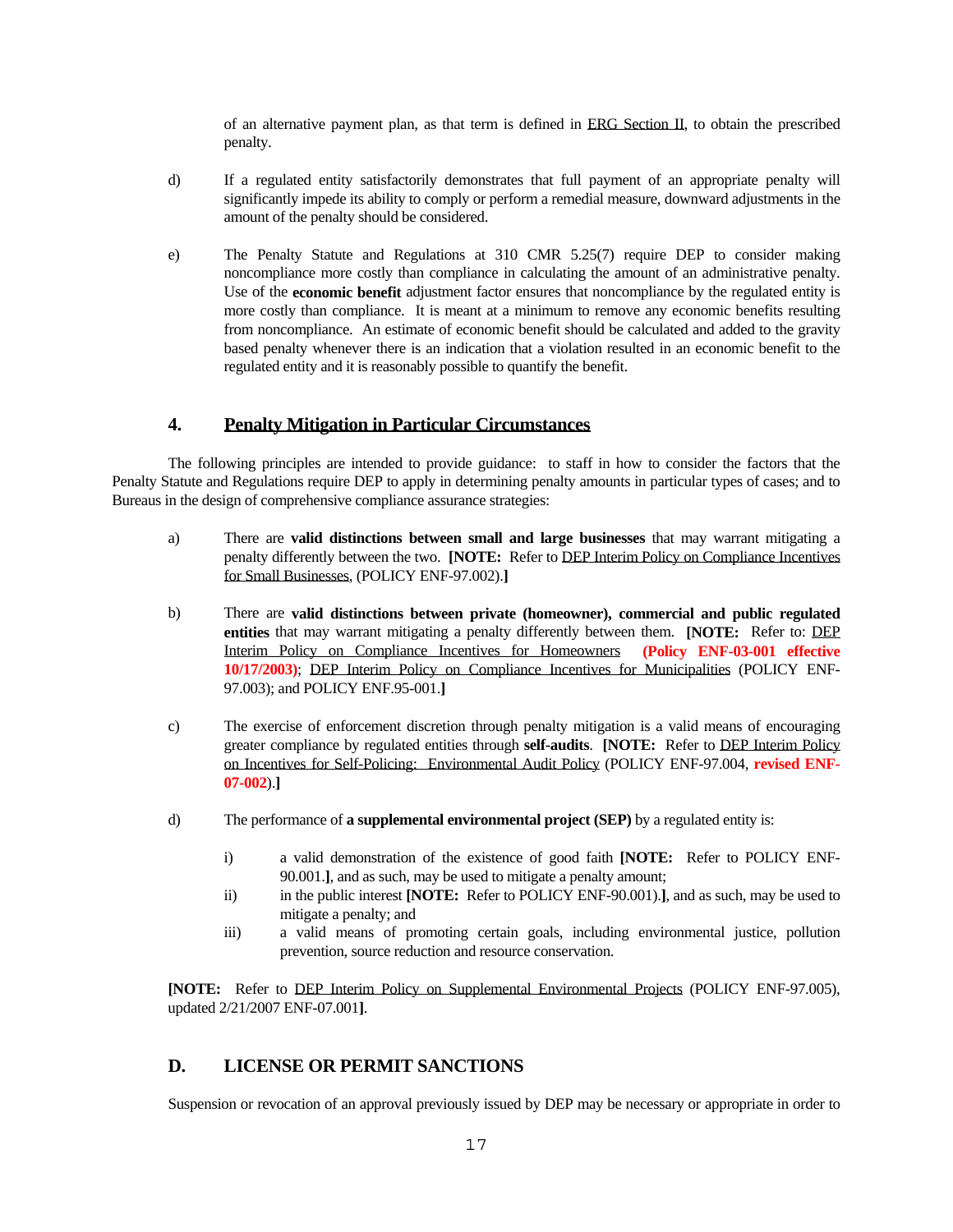address the source of a noncompliance problem effectively, particularly in cases in which either:

- a) the actual or potential harm posed by continued noncompliance is high, and/or
- b) other enforcement options have previously been used, and been insufficient to induce compliance or deter repeated noncompliance.

This option may be used alone, or together with other enforcement options. Relevant provisions in programspecific statutes, regulations and/or approvals identify the permissible grounds for suspension or revocation which vary between programs.

 Note that **only DEP may suspend or revoke an approval** that it has issued, and that suspension or revocation of an approval must be in the form of an administrative order or consent order. If an order is issued unilaterally, suspension or revocation of an approval is generally effective and enforceable only after all required adjudicatory hearing procedures have been completed (i.e., either when no hearing has been requested within the prescribed deadline, when the case has been settled by agreement, or when a final decision has been rendered).

The only cases in which suspension or revocation is effective and enforceable immediately upon issuance of a unilateral order are those cases where:

- a) DEP finds that an imminent threat to public health, safety, welfare, or to the environment could result from hazardous waste violations pending avoidable delay in compliance, pursuant to M.G.L. Chapter 21C, Section 11 and 310 CMR 30.020; and
- timely reports, schedules, or applications, or to pay lawfully prescribed fees, or to maintain insurance b) the revocation, suspension or refusal to renew is based solely upon failure of the regulated entity to file coverage as required by any law or by regulation, pursuant to M.G.L. Chapter 30A, Section 13(3).

# **E. JUDICIAL ENFORCEMENT OPTIONS**

### **1. Civil Judicial Prosecution**

 Attorney General ("AG") for civil judicial prosecution. However, as a general matter, cases involving the following ERG Section III describes specifically the types of cases and criteria to consider for referral to the Office of the situations should be considered for referral to the AG for civil judicial prosecution:

- a) the violation or threat to public health, safety and welfare, or the environment is so serious that administrative processes are inappropriate;
- b) administrative processes have already been used and have not been sufficiently effective to induce the regulated entity to respond appropriately;
- c) legal issues raised are of such value that they should be litigated in court in order to establish legal precedent; or
- d) attachments of property or other up-front financial security should be sought because of potentially large costs to the Commonwealth.

 cases, it is permissible to handle some aspects of a case through the judicial process, and other aspects handled through A case referred to the AG does not automatically have to be handled in its entirety by the AG. In appropriate the administrative process. When a case is considered for judicial referral at the Case Screening Committee, discussion should include consideration of whether the AG will handle the case in its entirety or not. When a case is handled jointly,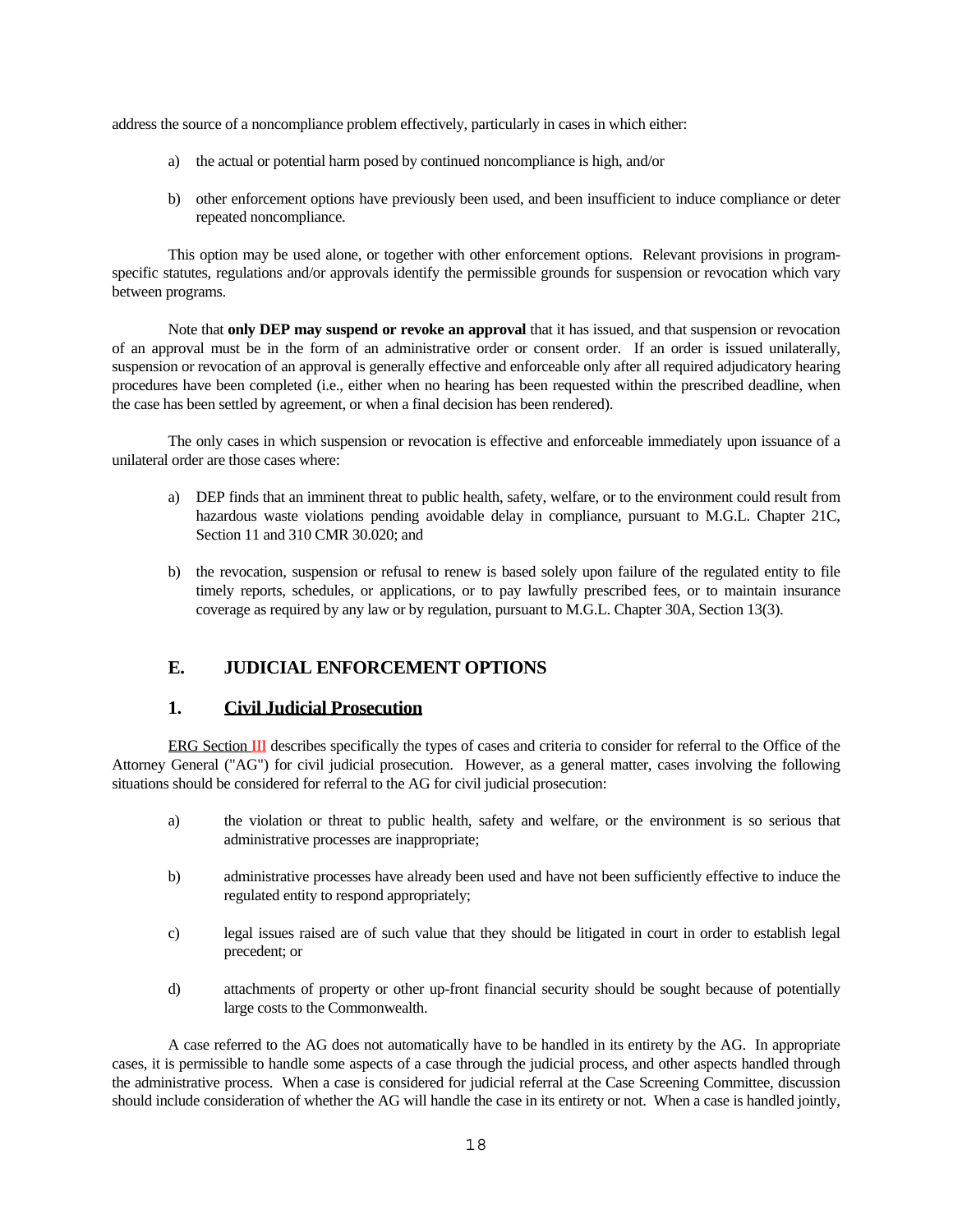the division of effort should be carefully coordinated between DEP and the AG.

 Civil judicial prosecution has several advantages. In the event of an emergency, a judge can generally be found on short notice to hear the case, and impose some form of injunctive relief. Sanctions for violation of a court order are more severe than for violation of administrative actions. Effectively compelling a regulated entity to respond appropriately has a high deterrent value, and may result in DEP conserving its enforcement resources.

This option also has some disadvantages. Court proceedings are subject to more stringent rules of procedure and evidence than those in force in administrative proceedings. Therefore, preparing a case for court requires a commitment of effort and resources from both DEP and the AG. In addition, the AG, on behalf of DEP, must compete with others for the time and resources of the court, and must be able to persuade the judge about what is necessary and in the public interest.

In determining an appropriate enforcement response, DEP staff should consider the value of the following enforcement mechanisms that are available through civil judicial prosecution.

### **a. Injunctive Relief**

Injunctive relief, in the form of a temporary restraining order, preliminary injunction, or permanent injunction, as defined in ERG Section II, may be appropriate in cases:

- i) involving a significant release or threat of significant release of oil or hazardous material, or significant harm or threat of significant harm involving violation of hazardous waste or drinking water requirements; and/or
- ii) in which activity must be immediately halted, or immediately initiated, to respond adequately to a significant threat to public health, safety, or welfare, or the environment; and
- iii) in which a written administrative notice alleging noncompliance either will not be sufficient to induce a regulated entity to respond immediately and appropriately, or will otherwise not be an appropriate enforcement response.

### **b. Civil Judicial Penalty**

Imposition of a civil penalty by a court requires referral of the case to the AG. In addition to prosecuting cases on behalf of DEP, the Attorney General and local District Attorneys have the right to seek a civil penalty in court independent of any recommendation by DEP.

In considering whether to recommend a case to the AG for a civil judicial penalty, one must note that assessment of a civil administrative penalty precludes imposition of a civil penalty by a court, and conversely, imposition of a civil judicial penalty precludes assessment of a civil administrative penalty. Imposition of a civil penalty by a court also precludes criminal prosecution.

 Imposition of a civil penalty by a court has some advantages. The chief advantage is that in many cases, the potential amount of the penalty is much greater than that available with civil administrative penalties. Also, a courtimposed penalty attaches the added stigma associated with having a penalty assessed by a court rather than by an administrative agency.

 A civil penalty imposed by a court is an option that is available in all cases to the extent appropriate and available. The option is particularly appropriate in cases in which:

i) a civil administrative penalty is inappropriate, or appropriate but would be too low due to limitations imposed by the Penalty Statute and Regulations;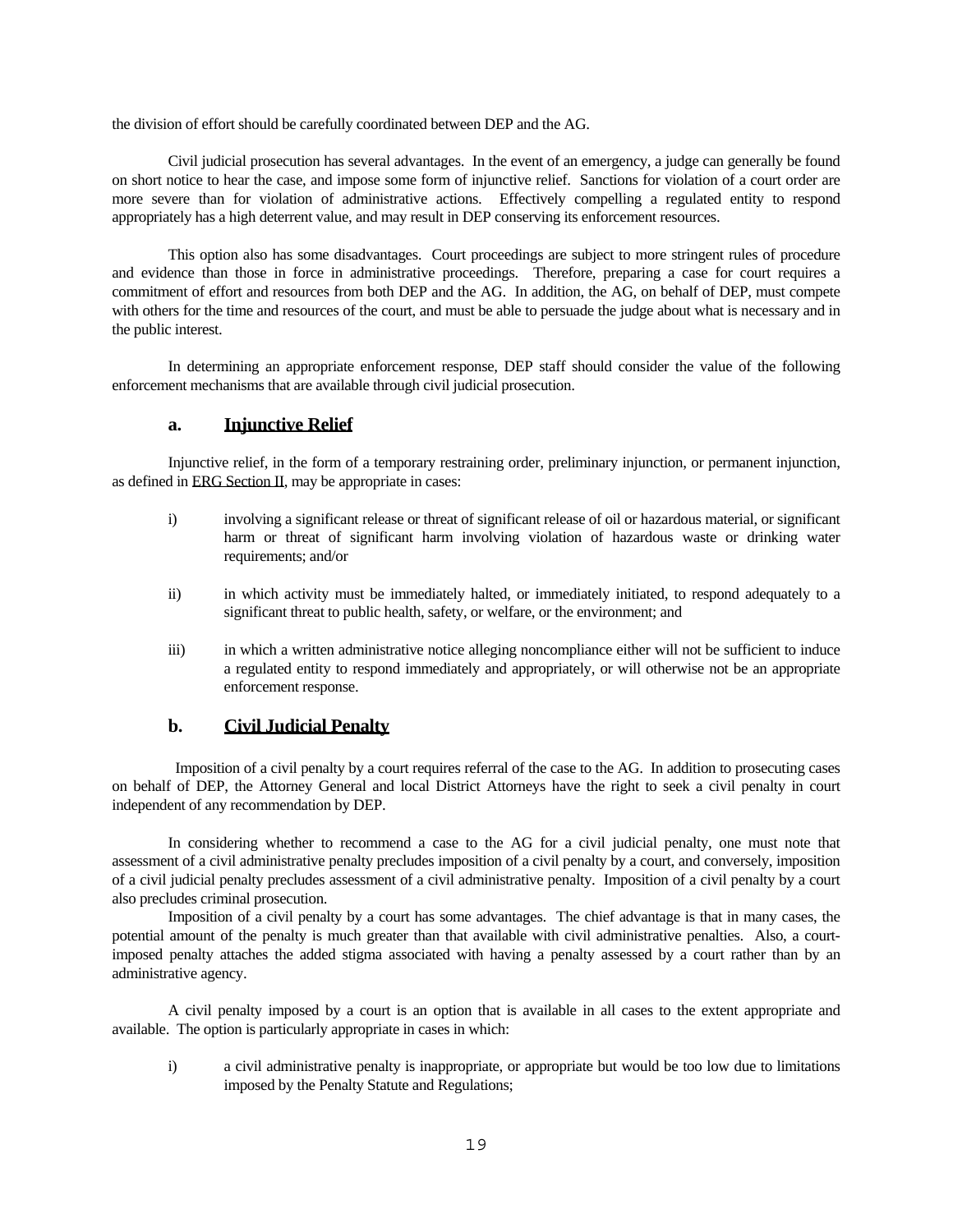- ii) violations caused, or potentially could have caused significant actual harm to public health, safety or welfare, or the environment has occurred;
- iii) the occurrence of violations can be proved by a preponderance of the evidence; or
- iv) criminal prosecution if not appropriate or available based on the evidence of the case.

**[NOTE:** Refer to ERG Section III-E for detailed guidance concerning criteria for referral for civil prosecution.**] c. Cost Recovery** 

 21E, DEP may seek recovery of these costs, and may recover up to three times the actual amount of these costs under If DEP or its contractor conducts assessment, containment and/or removal action pursuant to M.G.L. Chapter certain circumstances. This option requires referral of the case to the Office of the Attorney General. **[NOTE:** Refer to ERG Section - Guidance on Applying Enforcement Actions Unique to M.G.L. Chapter 21E, scheduled for development.**]** 

### **d. Compensation for Damage to Natural Resources**

whether or not DEP or its contractor conducts assessment, containment, and/or removal action. This option requires Enforcement Actions Unique to M.G.L. Chapter 21E, scheduled for development.**] 2. Criminal Prosecution**  If a release or threat of release of oil or hazardous material resulted in injury to, or destruction or loss of natural resources, DEP may seek damages for such injury, destruction, or loss, pursuant to M.G.L. Chapter 21E, and the Comprehensive Environmental Response and Liability Act (CERCLA), Section 107(a)(4)(D). Such damages may include the costs of assessing and evaluating injury, destruction, or loss. DEP may seek such damages regardless of referral of the case to the Office of the Attorney General. **[NOTE:** Refer to ERG Section - Guidance on Applying

Criminal prosecution requires referral of the case to the AG. In addition to prosecuting cases on behalf of DEP, the Attorney General and local District Attorneys have the right to initiate criminal prosecution independent of any recommendation by DEP.

In considering whether to recommend a case to the Attorney General for criminal prosecution, one must note that imposition of a civil penalty by a court precludes criminal prosecution, and conversely, a criminal conviction precludes assessment of a civil judicial penalty.

ERG Section III-E describes specifically the types of cases and criteria to consider in referring cases to the AG for criminal prosecution. However, as a general matter, criminal prosecution should be considered in cases in which:

- a) the occurrence of violations can be proved in court beyond a reasonable doubt;
- b) the violations actually caused, or potentially could have caused, significant harm to public health, safety, or welfare, or the environment;
- c) the violations were the result of willfulness and/or negligence and/or indifference so serious that society should respond by imposing the stigma and punishment associated with being convicted of a crime.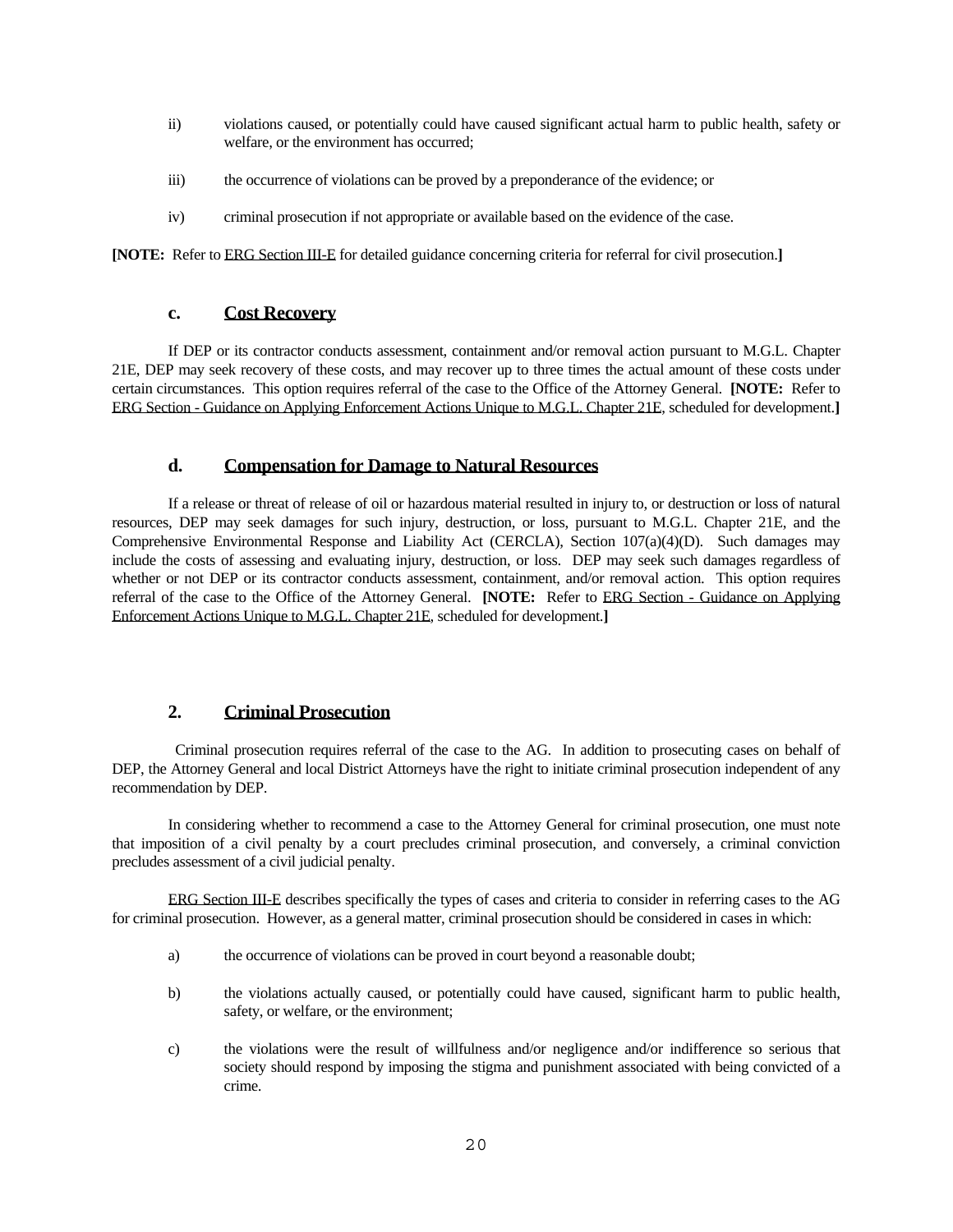punishment. As such, it carries the greatest deterrent value of any other enforcement mechanism. Also, it is the only The chief advantage of criminal prosecution is that it is the only option for which imprisonment is a possible option that attaches the stigma associated with being "convicted" of a "crime".

 is proven beyond a reasonable doubt. This is a very stringent standard, and is very resource intensive to meet. Evidence Criminal prosecution has several disadvantages. A person may be found guilty of a criminal charge only if guilt must not only be sufficient to meet the standard, but must also be obtained in accordance with strict rules designed to protect constitutional rights. Substantial effort, time and resources, and careful coordination between DEP and the AG must be devoted to a case in order to obtain the necessary evidence in compliance with these rules. In addition, the AG, on behalf of DEP, must compete with others for the time and resources of the court, and must be able to persuade the judge about what is necessary and in the public interest.

### **F. FEDERAL ENFORCEMENT OPTIONS [RESERVED]**

### **G. CHAPTER 21E ENFORCEMENT OPTIONS**

This subsection briefly describes enforcement mechanisms that are unique to M.G.L. Chapter 21E and the Massachusetts Contingency Plan, 310 CMR 40.0000. These mechanisms are used in situations where DEP seeks to compel potentially responsible parties (PRPs) to conduct appropriate response actions. **[NOTE:** More specific guidance, Guidance on Applying Enforcement Actions Unique to M.G.L. Chapter 21E, is scheduled to be develop, and will be incorporated as an addendum to the ERG.**]** 

 The enforcement mechanisms discussed in this subsection may be issued to PRPs without DEP being required administrative orders pursuant to M.G.L. Chapter 21E, Section 10(b) and administrative penalties for violations of to establish that a regulated entity is responsible pursuant to M.G.L. Chapter 21E. However, in order to issue M.G.L. Chapter 21E, DEP must first establish that a regulated entity is responsible pursuant to M.G.L. Chapter 21E.

### **1. Notice of Responsibility (NOR)**

A Notice of Responsibility (NOR) is a written notice informing a regulated entity that it is potentially liable under M.G.L. Chapter 21E, Section 5(a) for a release or threat of release. A NOR generally includes a brief statement explaining why DEP believes the recipient is responsible. Field NORs are included in this category.

 mailing includes a general statement indicating that a person may have a connection to a site that may make them A NOR does not refer to a large mailing that informs a group of PRPs of an impending deadline even if the potentially liable.

# **2. Notice of Response Action (NORA)**

 generally provide PRPs one last opportunity to perform work before DEP spends public funds to do so. A DEP threat to A Notice of Response Action (NORA) informs PRPs in writing that DEP intends to undertake one or more actions to assess contain or remove a release or threat of release of oil or hazardous materials by a certain date. NORAs take action must be supported by a definite commitment by DEP to spend public funds to perform the work if the PRP fails to do so.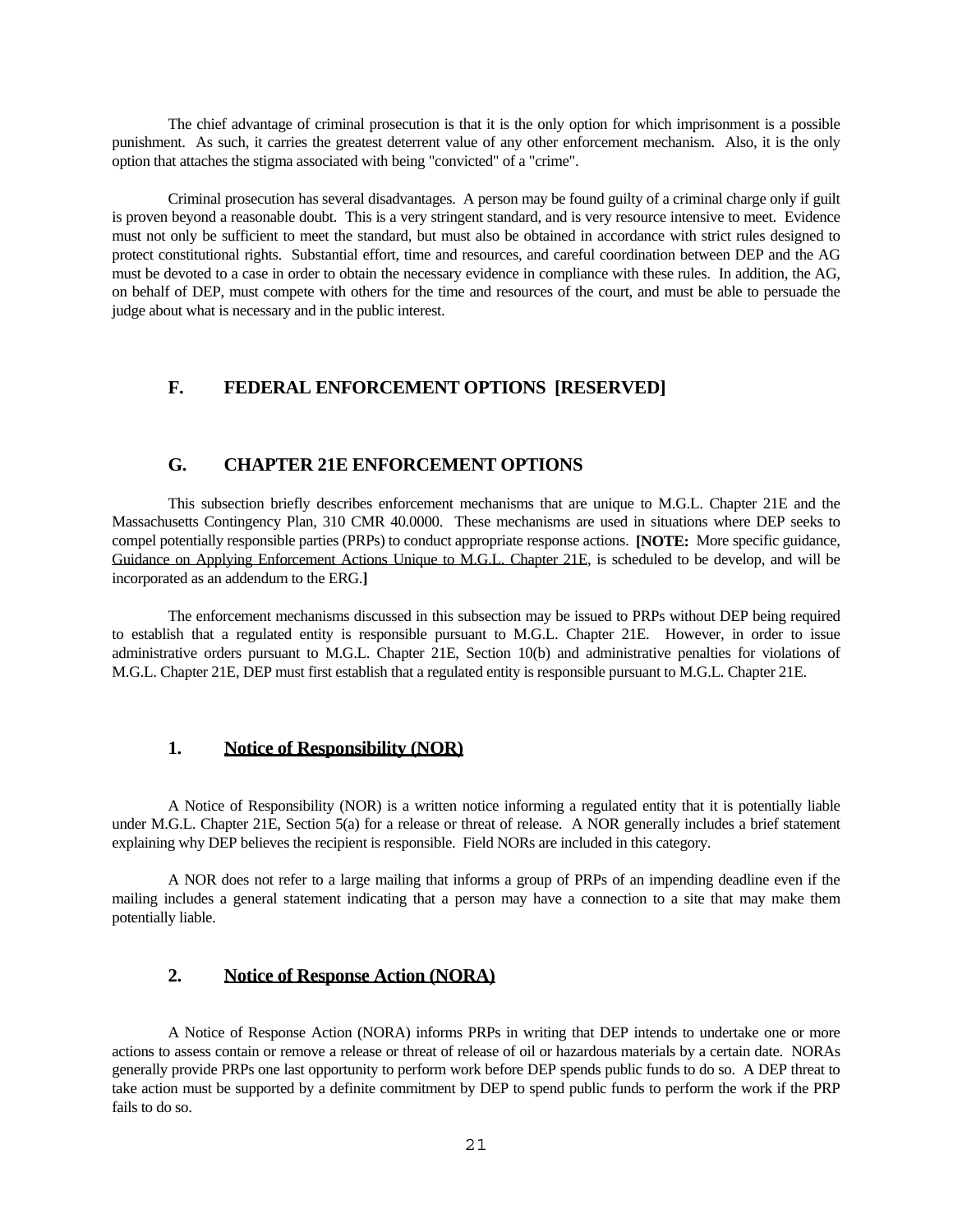A NORA may be issued prior to, or in conjunction with a Notice of Intent to Mobilize (NOIM) (formerly referred to as a Notice of Commencement of Work (NOCW)). The NOIM informs property owners that DEP intends to enter property on a specified date to commence a response action.

### **3. Notice of Audit Findings (NOAF)**

A Notice of Audit Findings (NOAF) provides written notice of the results of an audit conducted pursuant to Subpart K of the Massachusetts Contingency Plan, including notice of violations or deficiencies in a response action identified by DEP during an audit.

### **4. Request for Information (RFI)**

A Request for Information (RFI) is a request issued by DEP to any person for documents or information relating to a location, site or vessel where oil or hazardous material is, or might be located. RFIs are issued pursuant to M.G.L. Chapter 21E, Sections 2, 4 and 8, and 310 CMR 40.0165.

# **5. Chapter 21E Section 10(b) Order**

M.G.L. Chapter 21E, Section 10(b) enables DEP to issue orders to remedy an "imminent hazard", to apply for a permit to conduct response actions, or to conduct response actions at a listed site. **An order issued pursuant to M.G.L. Chapter 21E, Section 10(b) is not appealable.** However, a regulated entity subject to a Section 10(b) order may seek reimbursement from the Commonwealth after complying with the order provided that it was not already liable pursuant to M.G.L. Chapter 21E to perform a response action.

# **6. Cost Recovery Demand Letters**

A Cost Recovery Demand Letter is any written demand for payment of costs incurred by DEP in conducting a response action.

# **7. Liens**

 A Lien refers to a written notice filed with a Registry of Deeds asserting DEP's claim of a lien on a property for response action costs owed pursuant to M.G.L. Chapter 21E.

# **8. Notice Revoking DEP Permits**

A Notice Revoking DEP Permits refers to a written notice issued pursuant to M.G.L. Chapter 21E, Section 3B suspending or revoking DEP permits for failure to pay annual compliance fees required pursuant to M.G.L. Chapter 21E.

### **9. Notice of Determination Voiding a Response Action Outcome**

A Notice of Determination Voiding A Response Action Outcome refers to a written notice that DEP has determined that a response action has not been completed at a site. Such notice is issued after DEP issues a Notice of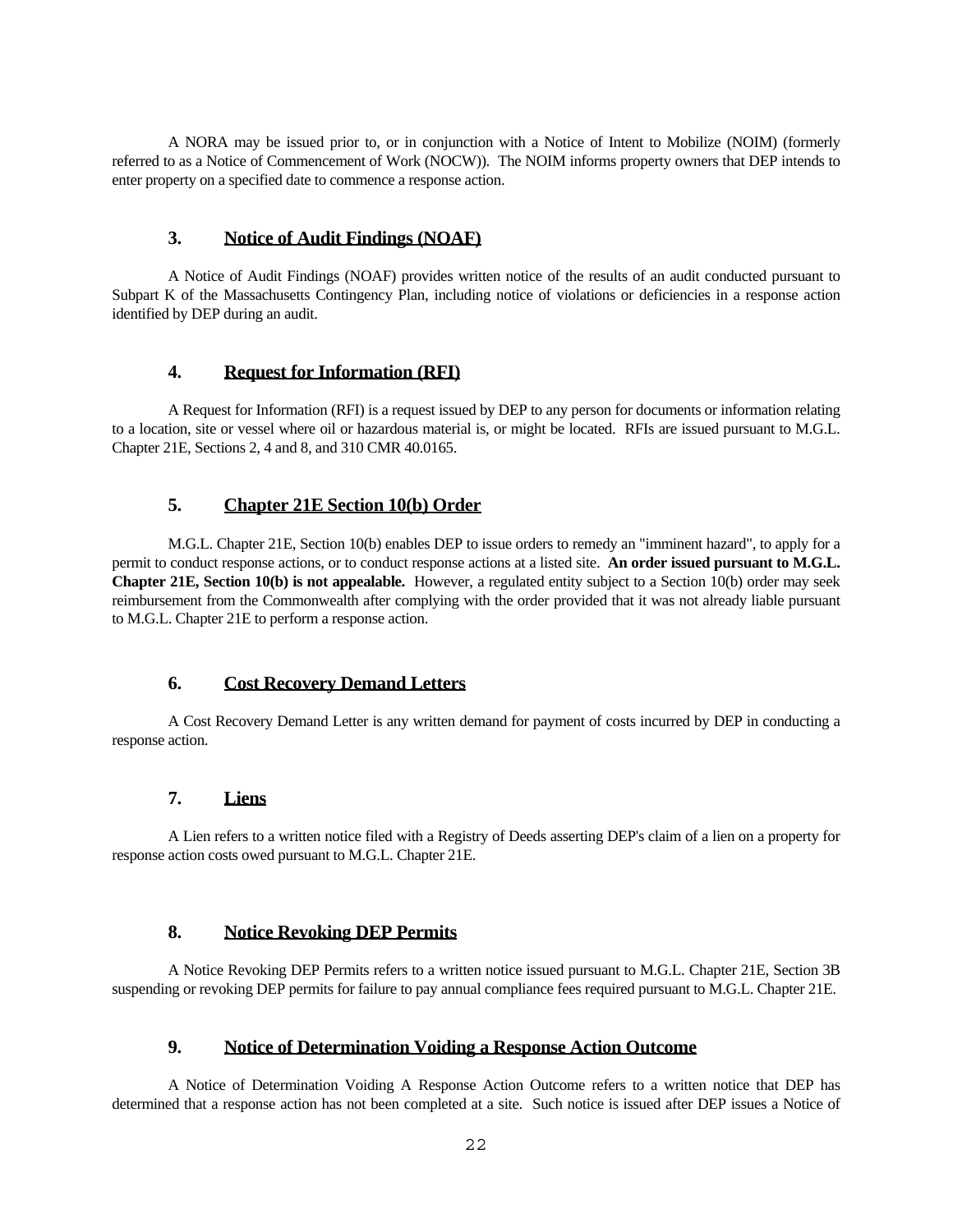Noncompliance and/or Audit Finding, and **is not appealable**.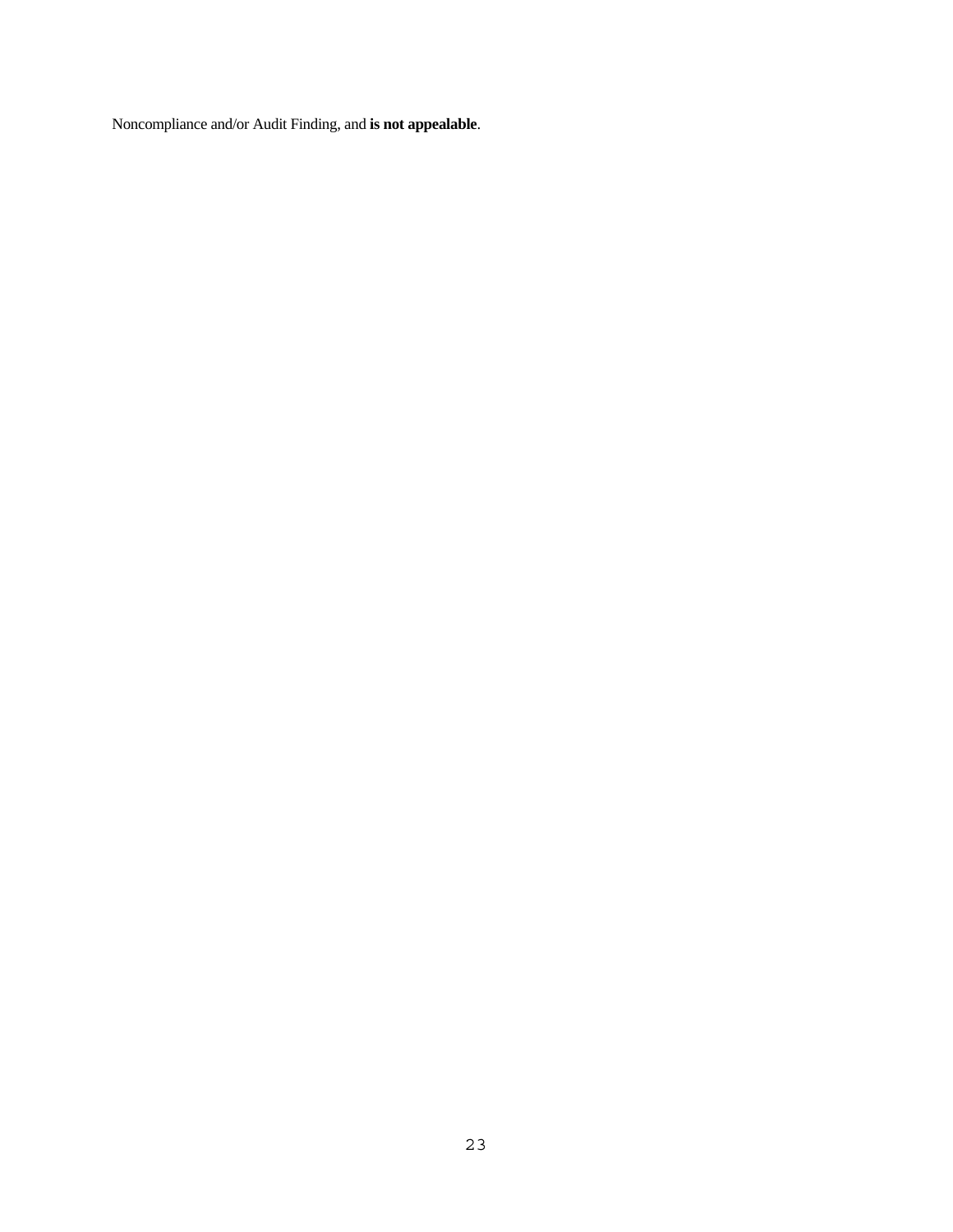# **IV. PRESUMPTIONS FOR HIGHER LEVEL ENFORCEMENT**

In the following situations, it is presumed that **an NON is not an appropriate response to noncompliance**, and that higher level enforcement should be taken. As defined in ERG Section II, higher level enforcement is any enforcement response with consequences more severe than those resulting from a NON, and includes administrative orders, Penalty Assessment Notices, administrative consent orders (with or without a penalty), permit or license sanctions, and civil and criminal judicial prosecution.

 **the following situations should be discussed at the RERC** to determine appropriate enforcement strategy, and may be **The presumption of higher level enforcement may be overcome.** However, **at a minimum, cases involving**  referred to the CSC for review, **unless they are explicitly excluded from those review processes**.

 **level enforcement.** Higher level enforcement may be appropriate for serious or repetitive environmental violations other **This list is not exclusive or exhaustive, and should not operate to limit evaluation of any cases for higher**  than those listed below. During the one-year interim period, this list may be supplemented by examples identified during RERC case reviews and through further discussion by the Bureaus.

### **A. NON PREVIOUSLY ISSUED**

Cases in which a **NON has previously been issued** to a regulated entity **for violation of the same requirement(s)** observed presently, and the regulated entity:

1) failed to comply within the deadline specified in the NON, or with the Requirement(s) described in the NON; or

2) failed to submit a proposal for returning to compliance within the deadline specified in the NON; or

3) continued or repeated noncompliance with Requirement(s) described, or after the deadline specified in the NON.

# **B. VIOLATION OF ORDERS, CONSENT ORDERS, JUDICIAL DECREES**

Cases involving **violations of outstanding administrative orders or consent orders or judicial decrees**.

# **C. CLASS I VIOLATIONS - \$25,000 PENALTY LIMIT**

 **serious**, as evidenced by its establishing a maximum potential penalty of \$25,000 per day in M.G.L. Chapter 21A, Cases involving the **types of violations, the nature of which the Legislature considers to be especially**  Section 16 (i.e., **Class I Violations)**:

1) Any release, discharge or disposal of material into the environment without approval of DEP, or in a manner not approved by DEP, whenever such release, discharge or disposal requires the approval of DEP;

- a) Abandonment of hazardous waste; [BWP/BWSC]
- b) Discharges subject to NPDES permit without a permit; [BRP]
- c) Groundwater discharges greater than 10,000 gallons per day without a permit; [BRP]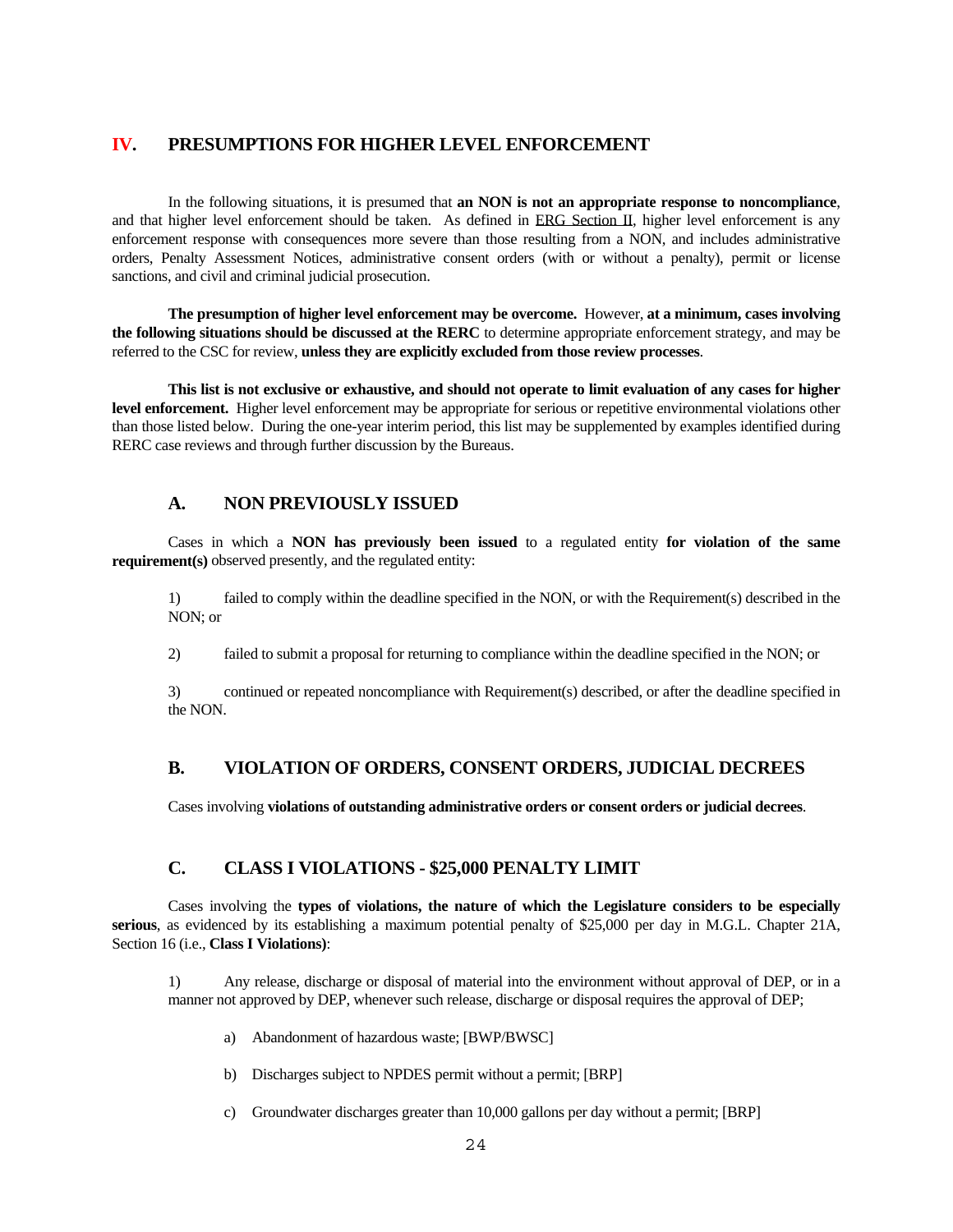- d) Industrial groundwater discharges without a permit; [BRP]
- e) Disposal of wasterwater sludge or septage without authorization or an unrestricted use classification; [BRP]
- f) Excess air emissions discovered through Excess Emissions Reports from Continuous Emissions Monitoring Systems; [BWP]
- g) Air emissions of toxics caused by illegal storage and resulting in fires or evacuation of persons;
- [BWP]. 2) Engaging in any business or activity without a license or other approval from DEP whenever engaging in such business or activity requires such license or approval by DEP;
	- a) Performing an Immediate Response Action that requires approval from Bureau of Waste Site Cleanup; [BWSC]
	- b) Violation of orders or permit conditions specifying terms of remedial response undertaken pursuant to M.G.L. Chapter 21E; [BWSC]
	- c) Unpermitted alterations of wetlands above performance standards required by regulation; [BRP]
	- d) Operating a commercial hazardous waste facility (including recycling) without a license even though all activities on site occur in compliance with regulatory requirements; [BWP]
- 3) Failure to promptly report to DEP each unauthorized disposal of hazardous waste, as defined by M.G.L. Chapter 21C;
	- limits established in 310 CMR 40.0350. [BWP] a) Failure to report unauthorized disposal of hazardous waste in quantities within reportable quantity
- 4) Failure to promptly report to DEP each unauthorized release or discharge into the environment of hazardous materials, as defined by M.G.L. Chapter 21E.
	- a) Failure to notify of a release posing an imminent hazard; [BWSC]
	- b) Failure to notify of a release that caused or is causing substantial or visible harm; [BWSC]
	- c) Failure to notify of large releases (greater than 10 times the reportable quantity limits); [BWSC]
	- d) Pattern of failing to notify of releases above Reportable Quantities (e.g., oil deliveries); [BWSC]
	- e) Failure to notify of a **threat** of release that could result in an imminent hazard. [BWSC]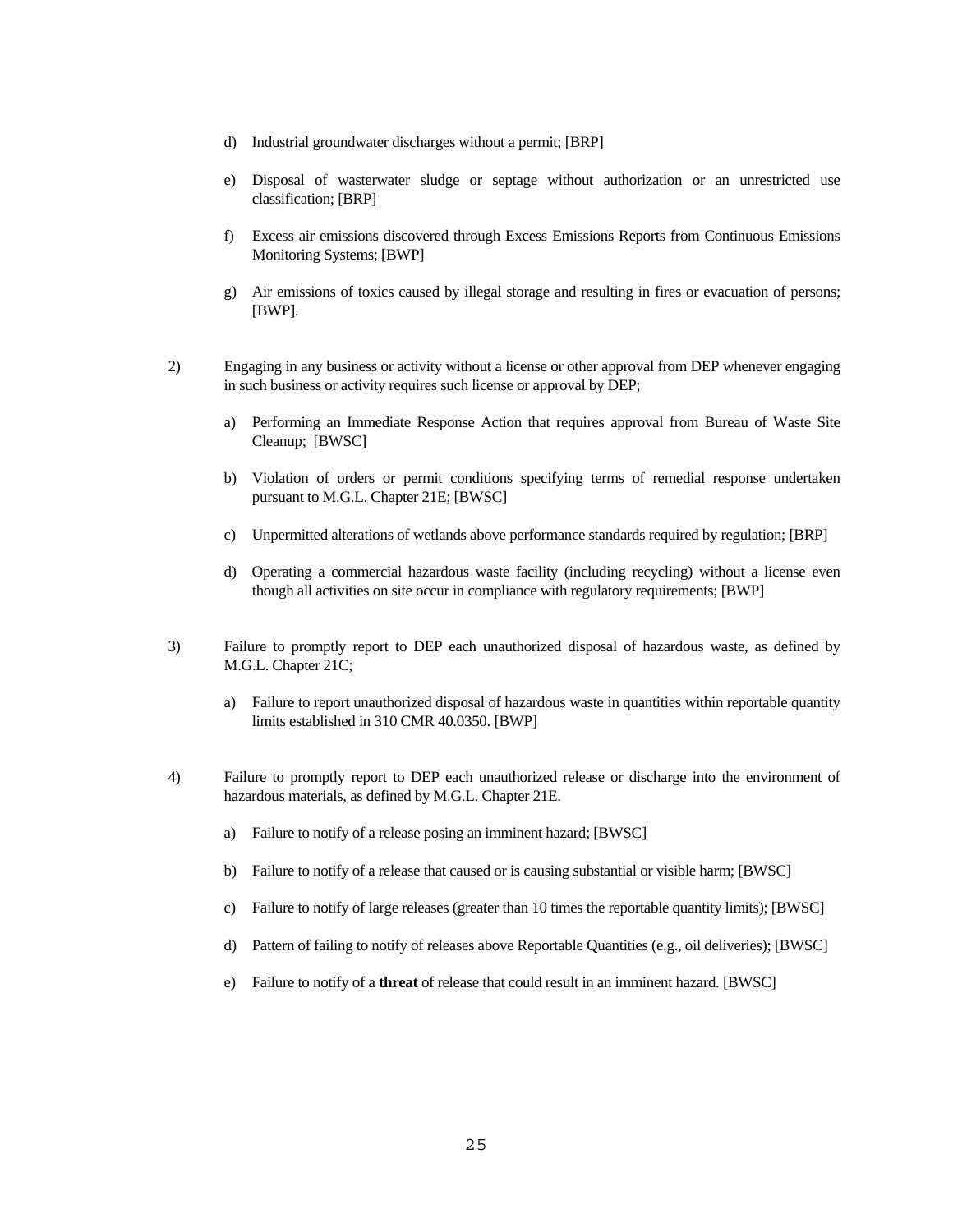# **D. SITUATIONS OF AN ESPECIALLY SERIOUS NATURE (NO PREVIOUS NON REQUIRED)**

 evidenced in M.G.L. Chapter 21A, Section 16, by its enabling DEP to assess an administrative penalty in these situations Cases involving **situations, the nature of which the Legislature considers to be especially serious**, as without having first issued a written notice alleging noncompliance:

- 1) Failure to comply is **willful, and not the result of error**;
	- a) Abandonment of hazardous waste; [BWP/BWSC]
	- b) Hazardous waste generator substantially exceeds accumulation quantities and/or permissible accumulation periods; [BWP]
	- approval. [BRP] c) Developer alters a wetland without first obtaining an order of conditions or other required
- 2) Failure to comply is part of a **pattern of noncompliance**;
	- a) Pattern of failing to notify of releases above reportable quantity limits established in 310 CMR 40.0350 (e.g., oil deliveries); [BWSC]
	- b) Persistent failure to complete planning requirements of the Toxics Use Reduction Act and regulations; [BWP]
- 3) Failure to comply resulted in **significant impact** on public health, safety, welfare or the environment; or
	- a) Odor violations from wastewater treatment plants or landfills. [BWP]
- 4) Failure to comply consisted of **failure to promptly report to DEP unauthorized disposal of hazardous waste** pursuant to M.G.L. Chapter 21C, or **unauthorized releases of hazardous materials** pursuant to M.G.L. Chapter 21E.
	- a) Failure to report unauthorized disposal of hazardous waste in quantities within reportable quantity limits established in 310 CMR 40.0300; [BWP]
	- b) Failure to notify of a release posing an imminent hazard; [BWSC]
	- c) Failure to notify of a release that caused or is causing substantial or visible harm; [BWSC]
	- d) Failure to notify of large releases (greater than 10 x reportable quantities; [BWSC]

# **E. IMMINENT HAZARD**

Cases involving an imminent hazard or other threat where action cannot be responsibly delayed or deferred pending full completion of administrative or judicial proceedings. [BWSC]